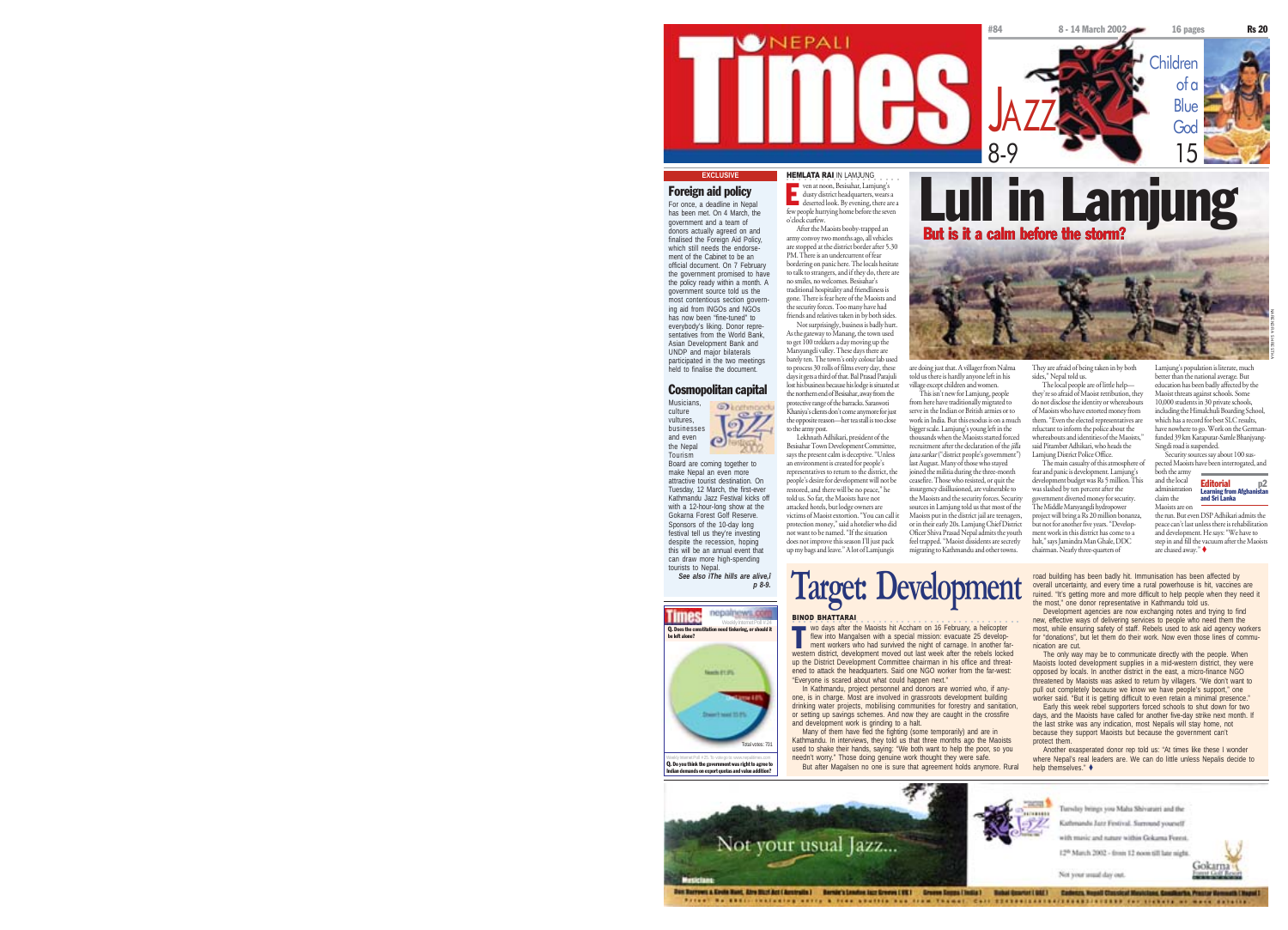

Nepali Times is published by Himalmedia Pvt Ltd, Chief Editor: **Kunda Dixit** Editor: **Anagha Neelakantan** Design: **Kiran Maharjan** editors@nepalitimes.com, www.nepalitimes.com Advertising: **Sunaina Shah** advertising@himalmedia.com Subscription: **Anil Karki** subscription@himalmedia.com Sales: **Sudan Bista** sales@himalmedia.com Sanchaya Kosh Building, Block A-4th Floor, Lalitpur GPO Box 7251, Kathmandu, Nepal Tel: 01-543333-7, Fax: 01-521013 Printed at Jagadamba Press: 01-521393

## LEARNING FROM SRI LANKA AND AFGHANISTAN

Peace is breaking out all over the region. A shaky calm has returned to Afghanistan after 30 years, the deaths of 500,000 people, and the displacement of an entire generation of five million Afghans. Out in Sri Lanka, 20 years and 65,000 lives later, there is an indefinite ceasefire and hopes of peace at last.

This may be a good time to ask what the wars in Sri Lanka and Afghanistan actually achieved. What was the sense in all that carnage? Did the freedom fighters achieve what they set out to? Whatever the cause, can mass misery on such a scale for such a long time ever be justified? What is an acceptable price to pay for freedom and self-determination? Who really benefited besides the arms merchants?

We ask these questions as Nepal itself lunges towards a similar abyss. Even in Jaffna or the Panjshir Valley, it would be rare to see the kind of casualty levels we saw last month in Achham and Salyan.

If this is the prevalent kill rate at the beginning of our own conflict, we shudder to think how it will all end. Have the architects of this revolution pondered where this is taking us? Who gave them the right to determine our destiny? Is violence really the shortcut to power that they think it is?

After 65,000 people are killed, Prabhakaran is willing to compromise on the single most important goal of his struggle: an independ-ent Tamil homeland. Will it take twenty years and 100,000 dead Nepalis for our comrades to say, oops, it looks like armed struggle was a dead-end street, now let's talk. It may be safe to say that by that time there may be no Nepal, and nothing left to talk about.

It is so much easier to wallow in cynicism and despair, and to look erudite while taking on a hopeless pose. It is hard to sound confident and harder still to be credible standing amid the carnage to say: all is not lost, we must pull ourselves together. To take an existentialist perspective amidst all this, we remind ourselves that in the end there is no choice but to assert our humanity amid so much inhumanity.

What is worrisome is the desperation of those who will benefit from the coming anarchy. And there is a danger of society becoming irreversibly brutalised, our instinctive humanity smothered by blind anger and bad blood. It gets debilitating writing and thinking about these things day after day. There is a sense that we are collectively dragging each other down, and we will all end up in the muck of violence, corruption and greed. Every day, good people are being brought down by the wealth, audacity and sheer persistence of those who benefit from a system that has lost morality and purpose.

## **VALUING VALUES**

It looks bad, but maybe the country needs to be brought to the brink to peer into the chasm before it can pull back. This is why sober voices .<br>are needed, voices that rise above the din, statesmanship that keeps these voices clear and pure. That is the only way we can pull through, by not allowing events to overwhelm us as individuals and as a

society. The lesson of Sri Lanka is never to let the grievances of minority communities and the disenfranchised pile up. And if they already exist, to begin to redress them. The oppressed have nothing to lose and if their aspirations are subdued for long enough they will rise up with or without an ideology. And they will not need to call themselves Maoists, or Zapatistas, or Naxalites.

The lesson of Afghanistan is that it is bad enough addressing the concerns of domestic militancy, but interference from regional and global superpowers takes the war to a whole new dimension. One power's freedom fighter then becomes another power's terrorist as they all just become proxies in the great games of outsiders.

Defusing uprisings necessarily means taking away the reason for revolt: providing health care, education and jobs to those in desperate need of them, giving hope to those without it. In post-1990 Nepal we saw that just giving an impatient people freedom and a right to elect their leaders is not enough. Democracy must deliver development so people can value freedom.





○○○○○○○○○○○○○○○○○○○○○○○○○○○○○○○○○○○○○○○○○○○○○○○○○○○○ ○○○○○○○○○○ The inner Maobadi circle needs to be penetrated, and dramatically.

he evening news bulletin of Radio Nepal begins these days with the latest body count of 'terrorists', a deadpan voice reading out a press release detailing the arithmetic of encounters between the Maobadi communist party. Come evening, and the ferocious face behind the innocent mask comes out to attack the first security personnel in sight.

antimete of chounters between the Anaxonal and the defence forces. Occasionally, there is a separate press release from the Home Ministry adding more impersonal numbers. These announcements are now so customary that we mentally switch off when they begin. We hear the news of death and devastation without actually listening. There is an analogy with the so-called credibility gap of n-era five o'clock follies run by the The victimization of Commander of the US in the dragnet of the armed forces, and then all hell breaks loose in the relative safety of urban areas. Human right activists, political leaders, and sundry other do-gooders make a hue and cry over the excesses of the security forces. The best way to avoid this trap is to minimise the casualty in this category of Maobadi. In any case, these 'terrorists' aren't beyond redemi tion, and as the experiences in Bihar and Andhra Pradesh in India have shown, many of

Military Assistance Command. The underlying nptions of all such spin are similar: those killed on the other side must have been terrorists, everyone held is inevitably a suspect. In the face of the enemy fire, the possibility of human error is considered too insignificant to But unimportant it is not. The death of even one innocent is morally reprehensible as well as strategically disastrous. Just as every time' insurgents.

matter.

T

drop of blood from the body of the demon Raktabeej gave birth to hundreds of other demons in the story of Durga in Hindu mythology, every innocent victim breeds ma more recruits for the insurgents. Unlike in a conventional war, inflicting maximum casualty is not a desirable goal in

fighting insurgency, mainly because it's almost impossible to differentiate between a friend and a foe while fighting an elusive enemy. Insurgents have a tactical advantage—they can create terror by targeting practically anyone. Security forces can't, because even one misfired shot can alienate the entire population of an area and The inner ring contains the politically motivated and highly mobile cadres who attack isolated police posts and poorly-guarded state installations, loot banks, and spread terror in

irreparably damage their credibility. In every nsurgency, security forces have to fight with one hand tied behind their back, unable to distinguish between insurgents and the people. This is an unfortunate but inevitable part of fighting a section of one's own population. As with the Vietcong or the Khmer Rouge, Nepali Maobadi are also composed of cadres that form three concentric circles. The outer ring consists of the people who have perfectly

council member representing a legitimate

legitimate occupations by day, but turn into deadly fighters by night. In the day, your friendly neighbour could be a simple peasant eking out a living on his unproductive pakho land. He could be a teacher, a shopkeeper, or an NGO worker. He could even be a village leaders of these parties, their more idealistic members perhaps strayed into the lethal arms of Maobadi. If the political climate of the country were to improve, many of these young people could easily be weaned over to the mainstream.

The innermost circle is the tough one. Consisting of romantics with suicidal instincts,

populated areas. Some may eschew camouflage, most don't, blending easily into the countryside when pursued. Despite the rural nature of the Maobadi assault, a significant

urban bourgeois background, originally indoctrinated by aboveground communis parties. Disillusioned by the shenanigans of

mbers of this hardcore group skilful organisers and doughty fighters. Like Maoist guerrillas elsewhere, they do not expose themselves easily, and do not fight the security forces unless they have an apparent advantage and are fairly certain of winning. Since in the long run insurgents acquire legitimacy from their victories, rather than ideology or votes, this group needs to be smashed to contain insurgency. Unfortunately, these people are near-invisible and the intelligence network of security forces has proven fatally flawed, unable to penetrate the movement to this level. They have acquired an image of invincibility becaus not one has been apprehended till date. Occasionally, a part-time terrorist is caught

It is hard to gauge their strength—there is an impenetrable veil of secrecy over their training camps—but educated guesses put the strength of this group at about 2,000, and expons are only as advanced as those they looted from army barracks of Dang and Mangalsen. Many of their camps could well exist on Indian soil, but there have to be at least some in Nepal. What is most glaring is the complete failure of security forces in exposing such centres. Nepali Maobadi have been mercilessly them can prove helpful in isolating the 'full-

feeding the outer ring to security forces, selectively using their middle ring to create confusion and inflict damage in places as far apart as Salleri and Sitalpati, and successfull employing their innermost ring for decisive victories like Dunai, Dang and Mangalsen. If all war is propaganda, the Maobadi sure know how to wage one with skill and determination. In comparison, the technically superior forces of the state come across as bungling novices.

The news of muskets and socket bombs seized, explosives found, or Maobadi literature confiscated fail to reassure an edgy population exposed to more direct threats like the forced re of educational institutions. When ever the daily body count has apparently little impact, the security forces risk losing their credibility even further in a drawn-out c

In the long run, feeding the news-hounds with faxed news releases may turn out to be counter-productive. The info-war against ncy badly needs something dramatic something like the parading of the Nepali counterparts of Gonzalo, Guzman or Charu Mazumdar in front of television cameras. The illusion of invincibility around these elusive leaders needs to be shattered. Only then will the insurgency cease to exert its fatal attraction on desperate people. section of these fighters probably come from an

**NATION** 

## **COMMENTARY** *by* **MADHUKAR SJB RANA** Why do we need constitutional reforms?

Reform not for reform's sake, but for the nation's. Peforms to the 1990 Constitution are<br>being called for from all political<br>directions. The Maoists want a

Constituent Assembly to be set up for this purpose. Some want a referendum on the estion "Constitutional Reforms or Constituent Assembly?" Still others wish a re-negotiation by and between the king, parliamentary parties and the Maoists, representing the dominant ideologies and centres of power. And then there are those who wish that

reforms be undertaken by the ruling party while negotiating with the Maoists for and on behalf of all other parties, without altering the fundamentals of the present s<br>namely constitutional mo multi-party parliamentary democracy with sovereignty residing in the people. The demands for change are wide and

varied:

 $\bullet$  the state should be secular, albeit with a Hindu monarch and duly recognising the multi-ethnic, multi-religious, multi-lingual fabric of society; **and the contract of the electoral democracy be founded on free** 

and fair elections by forming an interim government to oversee elections;  $\bullet$  the prime minister can go to test the people's will whenever he deems it necessary;  $\bullet$  political parties be bound by due process of the rule of law and not function as extraconstitutional bodies;

 $\bullet$  the system of castes, outcastes and gender inequality imbibed in the traditional law of the land (Muluki Ain) be re-engineered;



…OR NOT

<sup>z</sup> representative democracy must protect and promote human rights and minority rights; the body politic must be cleansed of corruption; <sup>z</sup> the prime minister needs more executive privileges as he is otherwise hostage to

emergency and its prolongation.

parliamentary politics;<br>● electoral democracy has been weakened by muscle-power, money-power and the invisible hand of the mafia. jumbo cabinets. Parliamentarians are also found to be disinterested in or unqualified to delve into the intricacies of lawmaking, a well as monitoring the implementation of

In addition to the core principles laid down by the constitution, there are others that need to be enunciated: that Nepal is "nationswithin-the-state" and not just a "nation-state". existing laws. The simplest measure of reform is, it is believed, to have parliament enact a law to govern limits on funding for political parties and call for audits, accountability, and good party governance. Another would be to have

This means that our structure of governance must be unitary, with federal features. Our constitution is based on the Westminster model, giving rise to the <sup>p</sup>henomenon of majority, minority and coalition governments, with the attendant political instability that contributed to the rise of the Maoists. There is also a proposal for a 'national' government" to collectively deal with the demands of the state of p<br>ment require that all constitutional organ of state, as well as the chiefs of central security, the judiciary, and the civil service, be empowered to play their executive leadership roles. The state desperately needs an autonomous public service that is beholden to the rule of law, not committed to the rulers, as in the past. All heads of constitutional organs should be subject to impeachment by parliament. Equally simple, as it can be done within the present

The Anglo-Saxon winner-take-all system of voting has not gone down well, as the parties in opposition resort to bandhs and walkouts to exact compliance or concessions constitution, is to reduce the number of ministries. The creation of new departments should not be allowed unless it is mandated by an act of parliament.

from the executive. Then there is the uniqu phenomenon of party factionalism where, for want of a common ideology parliamentarians, rally around personalities and have no qualms about splitting parties, hence the And how about requiring the effective separation of the powers of the executive and legislature and, to promote party unity centred around its ideology and its parlia-mentary leader, MPs should be disallowed

LETTERS

the prime minister, elected by the Lower House, have the freedom to appoint anyone from inside or outside his party—other than an MP—to the position of minister. The main duty of an MP must be to govern, no

play party politics. It would also be a relatively simple matter to accept constitutional changes that provide for an interim government to manage the affairs of state, led by the king, with a few ministerial advisers nomin the parliamentary parties.

constitutionally from being ministers. Let

If constitutional reforms are needed after all this, then they need to be part of a quest to re-structure the democratic system and reengineer the democratic process. For democracy to be meaningful to the people at the grassroots, decentralisation is the key. Principles governing 'devolution', 'deconcentration', 'deregulation' and 'delegation' should be well spelt out to promot modern concepts of 'community sovereignty', and enshrined in the reformed stitution. This can be enhanced thro the incorporation of the principle of local referenda, so the local people can decide on

all critical subjects related to local selfan error angeles remed to rocar sen

population. But it is physically and mentally debilitating to go through your routine with a certainty that nothing you do will help, at least not until the country undergoes through enormous reforms. We are at a stage where the general public cannot do anything but .<br>anticipate. Perhaps a wave of opinionated citizens will incite some efficient response from the government, which has more or less utterly failed in its attempts to reconcile this problem. No credit goes to the Maoists either—talk about brains going to waste! How a civil war will improve the state of our nation is beyond my comprehension. With the tactics being used we are getting nowhere and will gain nothing. *Sipee Kaphle By email* NEPAL IN NEPALI The article "Black clouds over Nepali nationalism" by Pradeep Nepal, UML MP, is iteresting. It argues on the basis of an editorial in "a prominent Indian paper in New Delhi" and also some STANDING UP... On 1 March, my college was attacked by Maoist students. The so-called revolutionaries burnt down several computers and destroyed many more. Police arrived but not in time. The comrades were gone, the officers were left evaluating the destruction and we were witnessing the utter failure of law and order in this country. The leaders of the Maoist should understand that though there are thousands who are afraid of their guns and bombs, there are a few who are not. And they can stand up against their terror and unjust actions. *Bharati Ghimire Maharajgung* In the past few months I have listened intently for a sign that would suggest even a slight step toward the end of the atrocities being committed by the Maoists. Being away from home, it is difficult to contemplate the emotions that have a stronghold over the general thoroughly enjoy Mr Lal's columns. However, instead of insisting that the late singer virtually no experience in fighting an insurgency was doing so in a terrain designed to favour querrillas." Who did he expect to bring to fight— Indians? Americans? Most of our army's training is done in such terrain. A less informed person might imagine from Mr Lal's article that the Nepali army trains in farmlands in the tarai. Mr Lal seems to be the one expecting quick results. Does Mr Lal try to please all political parties by repeating in every column that the elite have hindered democracy? Twelve years of multiparty democracy, and we haven't yet seen development. How many more years before we have land, liberty and the right to live? Mr Lal may not be aware but time is the one thing our country does not have. Democracy has failed us other Indian paper, but does not give the name of the paper. I do not understand why. If the newspapers were identified, any interested person could read the basis of Mr Nepal's article himself and make his own decision. *Sambhu Pant USA* **Pradeep Nepalís piece was** *translation featured in our From the Nepali Press section. - Ed* CK LAL I read your paper every week but try to avoid reading Mr Lal's column. I can't figure out what he is writing or for whom, and it is impossible to reach any conclusions from his writing. In his last column ("No time for games," #83) he makes the vague statement "An army that had

terribly. We need a newer system devised by our people and for our people. If that too doesn't work, we shouldn't hesitate to throw it out. That for me is the definition of democracy. *Arun Khadka By email* NARAYAN GOPAL With regard to Mrs Pemela Guruwacharya's letter (Letters, #82), I am sure Narayan Gopal's having once been a taxi driver does not detract from his greatness as a crooner. Quite the contrary. If our good old CK Lal's memor is to be trusted, Narayan Gopal is a shining example of a person rising above adverse circumstances to fashion a magnificent life. Mrs Guruwacharya should not try to cloak her late lamented spouse in the false garb of *Babu Sahebs* and deny his greatness in the process. Is driving a taxi shameful? *Saradchandrika Sharma PK Campus, Kathmandu* was a taxi driver. I think a writer of his stature, intelligence and standard should have closed the issue by apologising for hurting the feelings of Pemela Guruwacharya, instead of adamantly insisting that he is right. A bit of humility and sympathy, Mr Lal, instead of arrogance. After all, taxi drivers don't like to be called taxi drivers, sweepers don't like to be called sweepers, madheses don't like to be called madheses, etc, etc. The list is never-ending. *Dr Amrit K* Bishalnaga *This matter is now closed. - Ed* COURAGE TO BATHE Reading "Back at Sundarijal, (#82, apparently, it took our great leader 12 days to decide to have a bath mainly because "morally, the operation involves a courageous decision and action." No wonder Nepali politics stinks today. Leaders of today, take

Village Development Committee and Ward levels such that the poor have equitable access to development. The VDC and Ward chairperson and vice-chairperson could be elected on the basis of open voting for individuals in the Panchayats, ba leadership ability.

the constitution will be to innovate at the

8 - 14 MARCH 2002 **NEPALI TIMES**  $3$ 

An Upper House that replicates the Lower House is a waste of national resource especially when it is a repository of candidates who have lost their elections or are unfit to be elected. A bicameral parliament should be designed to provide adequate checks and balances to the Lower House by representing the plurality of society. This way, lawmaking and review, as well as national policies, would have the voice of the maxima policies, would nave the rolee of the longer-term considerations than is possible in the debates of the Lower House. Excessive lobbying by organised vested interests would controlled.

A National Security Council (NSC) is a strategic must and should be built into the cgie must and aloud be built mid the

An autonomous secretariat occupied by independent scholars must be available to the NSC. The council should have a broader representation in the manner of King-in-Council to deliberate openly on national security policies, strategies and issues. Leaders of all national political parties too should be present at its proceedings, and all mone of present at its proceedings, and a<br>plenary sessions should be chaired by His

Majesty the King. The challenge is to create a society that is democratic, just, free, fair and progressive. The way ahead is to push for participatory

to trust each other, care for the poor, and have hope and project a vision of ourselves living peacefully and in harmony with one another in a progressive Nepali society.

*(Madhukar SJB Rana is with the Institute of Development Studies in Kathmandu.)*

> bath. Be courageous. *Sonny Shrestha By email*

democracy where the state mobilises the poor socially to harness their creativity, resilience and wisdom in a new social contract between the poor and the elite. We can get out of this morass if we begin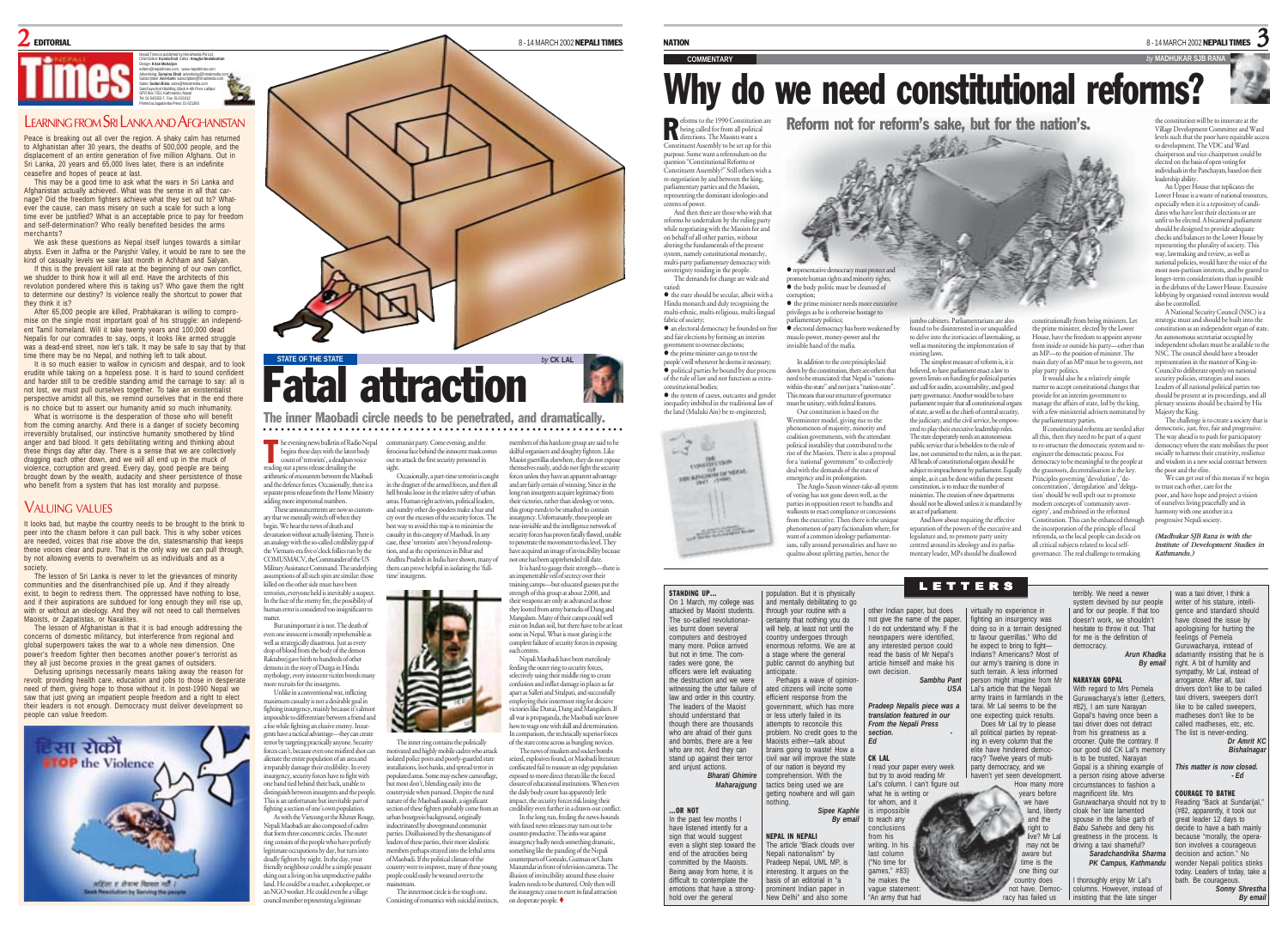

Shivapuri are tapped from numerous streams, including the Bagmati and Bishnumati, which originate in the Shivapuri hills. The water is collected into reservoirs and fed to pipelines to Kathmandu, and it is usually good, clean water ompared with some of what pass for potable water in the capital. But that is starting to change, just as it did about 25 years ago. "Most of the water originating fro the headwaters in the Shivapuri watershed is clean and unpolluted certain areas inhabited by villagers in Sundarijal are polluting the wate source," says a park official. Back in

increasingly affected by urban rawl and the degradation of its ests. Landslides and slips became mmon and the quality of drinking water deteriorated. From the mid-1970s to the early 1990s, all kinds of things have been tried for Shivapuri—it was first declared a protected watershed area, then a protected watershed and wildlife reserve. There were programs to encourage conservation farming, create alternative sources of livelihood, and raise awareness among local residents so the products of the forest, and the parts

### RAMYATA LIMBU ○○○○○○○○○○○○○○○○

ALL PICS:RAMYATA LIMBU

tern-looking sentries check visitors' bags at the gate, a curious monkey peers down from a tree, and a couple of maroon-robed nuns wind their way up a dirt road to a nunnery on a hill in the heart of the Shivapuri National Park. Other than that it is all quiet, as always. The only indication that the protected area—until three weeks ago officially known as the Shivapuri Watershed and Wildlife Reserve has just been designated Nepal's ninth national park is the yellow board being repainted by park officials. Shivapuri isn't 'just another national park'. "In terms of tourism the area has great potential," says the mid-1970s, Shivapuri was

tourism entrepreneur and former forester Karna Shakya. "It's probably the only protected area in the world less than a dozen kilometres from a teeming m tropolis and international airport. And the biodiversity in there is remarkable by any standards." And, of course, a quarter of the Valley's drinking water supply

comes from here. About 30 million of the 200 million litres of water that flows out everyday from

## **HERE AND THERE** *by* **DANIEL LAK**

area have seen so many programs fail, they are divided on this. Some are worried they will be forcefully relocated, and others aren't certain that the benefits, when they come, will help them when they come, will help come<br>directly. "Quite a few programs have benefited a little, but the ○○○○○○○○○○○○○○○○○○○○○○○○○○○○○○ ○○○○

of them that people live in are used cautiously, rather than exploited as they have been in the past. But all programs were discontinued when donors and the government couldn't decide who should have control of them—donors wanted to decen-

retain its authority.

metropolis.

have come and gone. The people benefits are negligible compared with local needs. There are few signs remaining of all that activity," says Nima Sherpa, chairman of the Sundarijal Village Development Committee. Pointing to a peach tree in bloom—the result of a project to help locals grow fruit—he adds, "What can one expect when you try distributing 50 apple saplings areas in the tarai," says a local, Narayan Shrestha. Now that the

What does the new Shivapuri National Park mean for Kathmandu?

tralise, government wanted to There will be stricter rules now that the area is a national park, and it will be easier to mplement them firmly. If things go the way they should, people will be relocated to areas where the impact of their settlements o the fragile ecosystem and the watershed will be minimised and there will be more tourists enlarging the local economy. "It will take time, but once the park regulations come into force, we expect to increase park fees, promote eco-tourism, and start mmunity projects, " says Bed Kumar Dhakal, assistant warden of this forest just 13 km north of the teeming Kathmandu The trouble is, about 45,000 people depend directly or indirectly on Shivapuri for their livelihood, and residents of the to 25 VDCs?" Six of Sundarijal VDC's nine wards fall inside the protected area, and Sherpa's own house is one of approximately 400 households of Okhrepani and Mulkharka villages that were not relocated outside the watershed area when Shivapuri was declared a reserve. There have been plans, on and off, to relocate the settlements that remain inside the park boundaries, because human and agricultural waste (chemical fertilisers, insecticides etc) generated by the villages have polluted the water source in Sundarijal. Some reports even cite the presence of faecal matter in the water, and recommended that the local populace be relocated. "Nothing's happened so far. We are aware that Kathmandu's is polluted by waste generated says Sherpa.

Shivapuri Development Comthe money—today, it would Given that money is being diverted from development will happen any time soon.

residents are drinking water that here. But where else can we go,"

Troubled by marauding animals bent on destroying crops grown on 20 hectares of largely grown on 22 a.e.<br>infertile land, and caught between the strict rules of the protected areas and the necessity to make ends meet, some are even not averse to shifting. "Given adequate compensati we would be willing to move away, resettle in more fertile

> reserve has been designated a national park, he's concerned that regulations will be stricter and fines will be higher and that it will be harder for villagers to make ends meet. And even if relocation is back on the agenda, it is a matter of some debate community. "Sure, they might have built some resthouses and are suite some reservances building unnecessary infrastructure when people need health care and education," Nima Sherpa, chairman of the Sundarijal VDC.

whether the government can afford it. "At one time, the mittee worked out that it would cost Rs 120 million to shift the settlements over three years. But the Finance Ministry didn't have probably cost Rs 150 million." anyway, it seems unlikely this The effects of the alternative, stricter enforcement and harsher stricter emorecinent and naisiter<br>penalties, could be offset by an increase in revenue from tourism. "But," says Sherpa, who runs a lodge inside the park, "the local people should be allowed to run the lodges and hotels, not some big company from Kathmandu." The VDC chairman says he has reason to be sceptical—he hasn't seen any of the income collected by the reserve go back to the he asks. Dhakal shrugs off rumours of mminent relocation and that the government will take over the land immediately surrounding the area, which was designated a national park by an official notice published in the Royal Gazette on 18 February. "Of course now that this is a national park, there is some public concern that between 500 m and 1 km of land around the park will come under conservation protocol. That's in keeping with national park regulations. But national park regulations. Dut<br>nowhere in the regulations does it say that land ownership will be affected. It's basically gossip spread by estate brokers," says Dhakal. More probable in the future says the assistant warden, is that a buffer zone will be formed and there will be integrated community development programs, with local people voicing their opinions and  $\overline{\mathbf{c}}$  concerns through user groups.



## The long and short of Shivapuri

Shivapuri is large and diverse—nine km north to south and 20-24 km east to west, ranging from an elevation of 1,000 m at the Likhu river in the northern valley, to 2,732 m high Shivapur peak. Spread over 12 Village Development Committees of Kathmandu, nine VDCs of Nuwakot district, and two Sindhupalchowk VDCs, the Shivapuri National Park covers approximately 144 square km of land. It is the country's only park that lies entirely within Nepal's middle hills and

there are plans to extend it towards Chandragiri and Pulchowki. The a 111 km boundary wall around the park, and Royal Nepal army guards protect the mixed hardwood forests of oak, pine, birch, rhododendron. The park area's rich biodiversity consists of endangered species like the sloth bear, black panther and the clouded leopard 177 species of birds, including nine threatened species (including the paradise flycatcher and 102 species of butterflies, even the rare Kaiser-i-Hind, and 129 species of mushrooms. Park brochures advise visitors not to hike alone on the fair weather road and foot trails inside the park, for fear of leopards and boars. A fog-free area because of the mountain winds blowing in from the Trisuli, Shivapuri was deemed in the Panchayat era a good place for a domestic airport, but that didn't materialise owing to a shortage of land.

For the culturally-minded, too, there's plenty here. Shivapuri has several religious sites for Hindus and Buddhists. On Nepali New Year, crowds from Kathmandu flock to Baghdwar and Bishnudwar, where the holy Hindu rivers Bagmati and Bishnumati originate. A two-hour hike brings you to Shivapuri peak, which offers a panoramic view of the Himalaya, and the main trekking route to Helambu passes through various Sherpa and Tamang villages in Shivapuri via Sundarijal.

Last fiscal year, the reserve collected about Rs 30 lakhs, 60 percent of which the government is entitled to. Nearly 24,000 people, mostly Nepalis, visited the park last year, almost double the number of people that visited seven years ago.



Narayani

**Asia Pisa Indials** 

5

Thuli Maya Tamang never imagined she'd see a school up close. Now she is helping run one<br>for the children of her village. Everyone in Pipara Simara in Bara, Thuli Maya's village of 70 households makes their living crushing stone. It's a hard life, but they've made some real sacrifices so their children have a brighter future. Wanting a better life for their children, they have decided that though they don't have much, they would do their best to get a school in their village. They raised enough funds to establish a primary school, and now each one of them contributes Rs 100 a month to keep it going. Before the neighbourhood school was started children from Pipara Simara had to trudge 7 km away to Pathlaiya village, and only a handful of children went to school. Now all that is changing, and virtually all school-age children—enough to keep two teachers busy all day—have the opportunity to learn.

The only problem is the district's education administration, which is far from encouraging of such efforts. Children in Pipara Simara village are already half way into their first academic year, but the Bara District Education Office is still hemming and hawing about giving the school a formal license.

## Opposition's proposition

No help for self help

The main opposition UML has made public its proposal to amend the constitution. In an eightpoint proposal, the UML recommends the creation of an all-party election government for free and fair elections, and a national government during times of economic crisis and natural disasters. It also recommends forming a cabinet from 10 percent of the members of parliament, strengthening local government and clearing the confusion about the prime minister's power to dissolve parliament.

The country's largest left party has also proposed strengthening the Commission for the Investigation of the Abuse of Authority and creating an effective system to regularly investigate and monitor the assets of high-ranking public figures. In its other seven-point proposal on social and economic issues, the UML seeks to empower dalits, minorities and women, strengthen social justice, improve education and health, increase employment end the politicisation of security forces, and resolve the problems of citizenship in the national interest. Now if only words became deeds so easily.

## Curbing corruption

The government appears to be intent on curbing corruption. It has decided to form a three-<br>member judicial commission chaired by a Supreme Court judge to investigate the assets of all individuals—and their families—who have been in public office since 1990. It expects over 1,000 individuals to be investigated, including six prime ministers, four deputy prime ministers, a large number of ministers, parliamentarians, and elected representatives of District Development Committees and municipalities. Government servants above grade three and their families will

also be under investigation. Government spokesman and Minister for Information and Communication Jaya Prakash Prasad Gupta also told a press gathering last Monday that the authorities expected a report in six months and that they also planned to introduce a bill aimed at empowering the Commission for the Investigation of Abuse of Authority and curbing widespread corruption. If that is the case, maybe they should take former Nepali Congress Prime Minister Girija Prasad Koirala at his word. Investigations should begin at home.

## Saving Sajha

The government shouldn't liquidate a corporation that has provided essential public transport services to Nepalis for 36 years, say employees at Sajha Yatayat. They argue the corporation should be revived and restructured as an enterprise under the Company Act, which will also help fight off the growing influence of when will also trap ingity on the growing intustive of the Sajha bus depot in Pulchowk.<br>Divide transport syndicates. They say the cabinet's The Sajha bus depot in Pulchowk.



increasing financial liability, contravenes the Co-operative Act. Analysts say the corporation has enough assets to run 60 buses that would be operational with minor repairs, and run with a downsized staff and improved management. For the past couple of years, the corporation has operated eight buses with over 700 employees—most of whom allegedly got their jobs through political pressure and government intervention.

## Human rights

○○○○ ○○○○○○○○○○○○○○○○○○○○○○○○○○○○○○○○○○○○○○○○○○○○○○ Despite recognising that the Nepali government "generally" respects human rights, the US State Department's 2001 human rights report on Nepal sharply criticises both the police and the Maoists. The report, which was released on 4 March, notes that though police forces are subject to "effective civilian control", since the declaration of the emergency on 26 November, "the police committed a number of serious human rights abuses." The report says that these include, at times, the use of unwarranted lethal force and torture as punishment to extract confessions, and arbitrary arrests and detentions. The report also points to the disappearance of persons in custody as a problem and says prison conditions remain poor. The Maoists have come in for a fair share of criticism too. The report criticises the insurgents for waging an insurrection "through torture, killings, bombings, extortion, and intimidation against civilians and public officials." The annual human rights report is required by US law so the State Department can determine if countries receiving financial assistance meet the human rights standards set by the US Congress.



## Wonderin' where the lions are

ynchronicity is a strange thing. One recent bandh morning, I found who thought the merits and demerits of Singapore with someone<br>who thought the island state's style of governance held lessons for<br>the bought the island state's style of governance held lessons for Nepal. The next weekend, I was walking through Changi Airport on an unexpected and unplanned foray southeast, towards the equator.

The sheer efficiency and comfort of the airport alone is enough to sway most Asia-weary westerners. My temporary travelling companion was a medical veteran of the United Mission to Nepal, on his way back home after a trip to Kathmandu. He told me that he always flew home through Changi because "the alternative is Delhi and that's no alternative at all." I pointed out that while Changi was certainly a good taste of Singapore, Indira Gandhi International was by no means representative of Delhi. But he wouldn't be swayed.

Out into the gentle streets of eastern Singapore, the taxi driver friendly and—yes—efficient, suggesting tourist activities and recommending restaurants. No, I don't think his brother had any hospitality busi interests. At my midrange hotel, a sign read "no tipping please, our staff are well paid to look after you". In the shops, bazaars and endless restaurants, everything is immaculate, reasonably priced and of superb quality. Food is a glorious thing in Singapore, eating many times a day is a local obsession. You never see a local drunk although there are bars and evidence of beer culture everywhere. Public transport is among the best in the world and the authorities wisely try to restrict the use of cars through swingeing fees for daytime use of the city streets. It is often too hot or wet to walk very far but surely only California has more air conditioning units per capita.

Of course, much that was colourful, exotic and interesting has disappeared from Singapore. Bugis street, once home to Asia's craziest transves-tite scene, is now an ersatz Chinese village-cum-shopping mall. The lush Asian ways, Asian values, Asian democracy. Singapore might just have lessons for Nepal.



green parkland is surrounded by flowing traffic as local affluence easily omes the cost of driving. Arab Street, Little India, Chinatown and other neighbourhoods are architecturally present but have a feel of theme park about them, tourists outnumbering residents; restaurants and boutiqu hotels everywhere. New buildings are almost all Chicago style glass-steel towers. The tropical colonialist ethic of tile roofs and pillared verandas is

still there, but dwarfed by brash skyscrapers. As for local politics, benign authoritarianism overlaid with democratic

parliamentary seats in the last election. Few succeeded. Some dissi-dents have been sent to prison in the past, according to international human rights group. A cosy elite of business people and highly skilled bureaucrats run the economy, yet few Singaporeans are bothered. This is why so many working with governance issues in Asia wonder if former Prime Minister Lee wasn't right when he spoke of Asian ways, Asian values, Asian versions of democracy.

Put simply, Singaporeans are proud of their status as a fully developed country—fifth in per capita income, ahead of Canada, Sweden and Australia. They're proud of their airline, easily one of the world's best, and their diverse economy based on hard work, education and brain power. Singapore is smaller than all but four Nepali districts and its three million people are almost entirely refugees and

Where then are the lessons for Nepal? The two countries share a continent—Asia. Both also had turbulent births as modern states, Nepal in 1950-51 and Singapore later in the 50s and 60s. Big neighbours lurk over the horizon in both lands although Singapore's economic success keeps it punching above its weight with Malaysia and Indonesia. In the end, I wonder if that's the only real thing of note for Nepal about the Lion City. Size doesn't matter, or can be mitigated, if you make a success of yourself. The price of failure, by contrast, is devastating, and believe me, they're aware of that in

Singapore. The advantages of geography, a refugee population and relative

symbols rules the day. Only 24 opposition candidates ran for 84

immigrants—the hardest-working people in the world.

political unity are simply not to be downplayed by those in search of a magic formula for Nepal.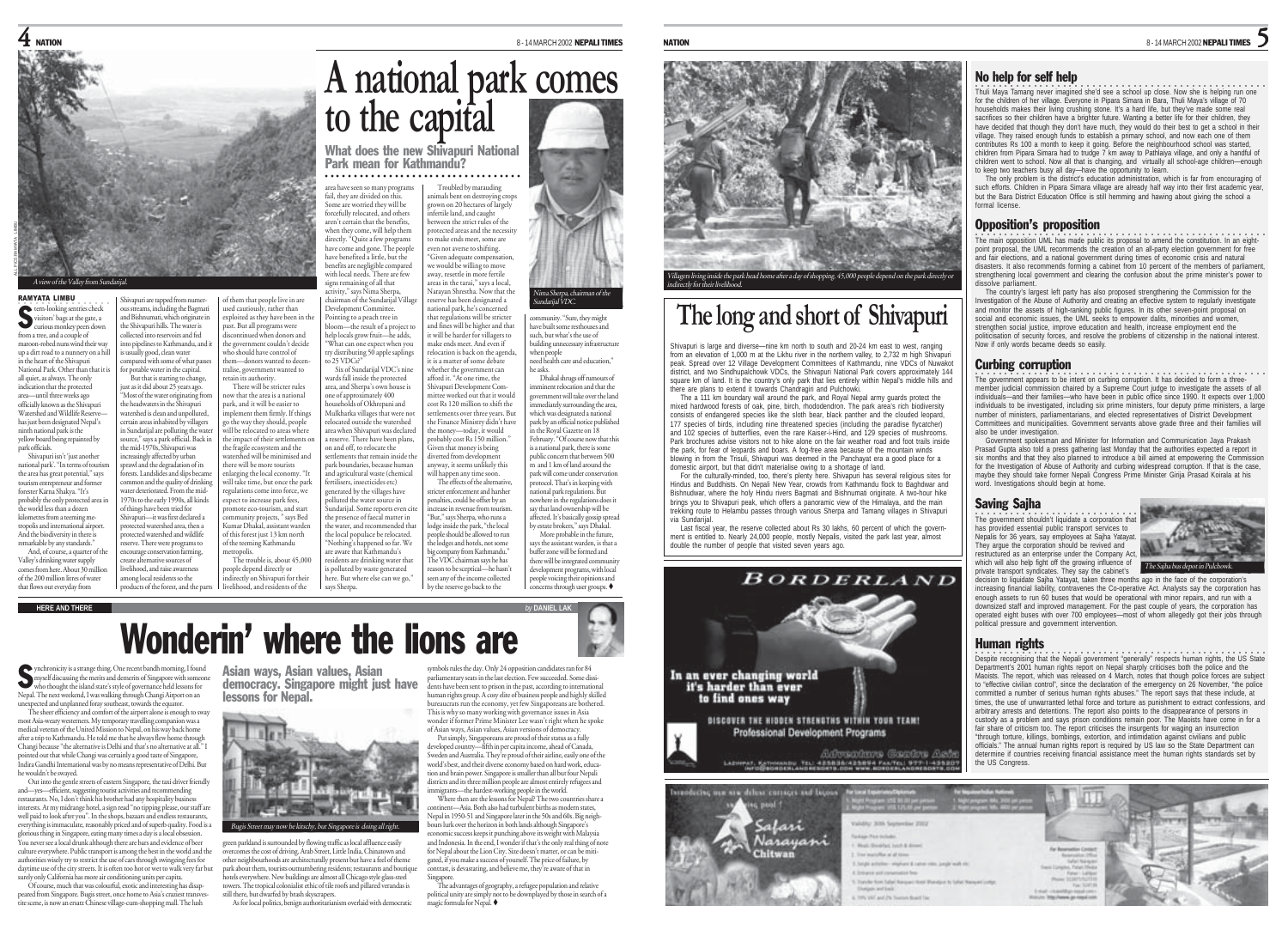$\mathsf{\mathfrak{S}}$  - 14 MARCH 2002 NEPALI TIMES

# **Governing counsel**



What proportion of democracy and decency should a polity deliver? Post 11-September this is changing, but that's nothing new for Nepa

**he national clamour for good**<br>governance, buttressed by<br>endorsements from a bevy of governance, buttressed by endorsements from a bevy of important foreign visitors, has brought Nepalis closer to some unconven-tional role models. Consider the following three leaders international development organisations like to cite as exemplars of excellence today: Museveni, Mahathir, Musharraf. These politicians, who invariably used to be in the news for their authoritarian proclivities, have now edged out the likes of Yeltsin, Walesa and Havel as credible agents of political change as well. Uganda's transformation from an s attributed to the leadership of President Yoweri Museveni. Prime Minister Mahathir Mohamed, who kept Malaysia out of the hottest

emblem of state-sanctioned pandemomeltdown, has exemplified how criticism and emulation of Western capitalism need not be mutually exclusive pursuits. In Pakistan, Gen Pervez Musharraf has shown how an army chief could become president without imposing martial law, muzzling the press or maddening the middle class.

This alteration in the perception of what proportion of democracy and

ium to a beacon of national rebirth

moments of the 1997 Asian financial



reat®

godavari

etaway

nium as beacon of national rebits and the line and section and the material and simulation of the section of the section of the section of the MS-persister Vower Multiplear Ministery Multiplear Minister Multiplear Ministe cies would advance peace and progress, create a middle class capable of defending society from the encourage national checks and balances in a way that would ultimately advance international

materials

Last around in the hush graves partiers or go for a

stimulating walk in the surrounding hills. Work out at<br>the Filmers Centre or play an energetic game of tennis<br>Enjoy a retirementing searce and a southing massage

The Godsup/LWeekend Package is your liked holiday

eckage. Quest can avail the Package any day of the

Single<br>Double<br>Extra Text

**RELIANCE TRAINING CENTRE** 

nat Tail - 420500





Е  $\frac{1}{5}$ 

Room, dewaktuar & Donise

Fruits, Finances & Condition in this re-**Mary use of Swit** 

**GAR Club** 

courage, especially considering the<br>vengeance with which the Maoists the criminal underworld. As Third World debt, the AIDS pandemic, and environmental degradation widened the fault lines between North and South, voters in donor nations became more interested in how the foreign-aid programmes their taxes funded were faring abroad. In a global atmosphere where political discussions came packaged in such themes as the "clash of civilisations", "illiberal democracy" and "cultural relativism", the ability of Yugoslavia's Josip Broz Tito and Indonesia's Suharto to hold their countries together became more than a subject of academic inquiry. To be sure, those marginalised by globalisation weren't part of the antiptember stare into the root cause desperation in the developing world. The economic and political imperatives of building national institutions This recapitulation of post-cold war history is central to recognising how demands for good governance in Nepal are moted in the domestic ngaporean lustre? False promises inevitably brought their moments of truth. If some Nepalis are today equating democracy with death, bondage and the pursuit of sorrow, it's probably an overreaction to the pranks fate has been playing on them with agonising regularity. Even in the midst of this despondency, however, some politicians have been quick to identify opportunities inherent in the invocation of good governance This group of leaders, which represents almost all mainstream political groups, has concluded that no single party can solve Nepal's problems. Coming out with such steely conviction requires great courage, especially considering the continue to insist only their party

e prime minister's office was undoubtedly overwhelming. In their stupor, what else could the new can save the nation. But Nepal's needs are more complicated. Actually, no single polity may be able to meet the people's expecta-tions. Instead of becoming too enamoured of what Museveni, Mahathir and Musharraf may have achieved, we should start thinking locally. Perhaps we can start by athering all the constitutions we'v had since Padma Sumshere's illfated draft to create a charter that blends the Ranas' ruthless administrative and judicial efficacy, the prepanchayat modernisers' willingness to co-exist with the forces of tradition, the panchas' follow-theleader regimentation and today's civil society's robustness. As we struggle to evolve a structure of governance that could best suit our <sub>.</sub><br>nnate Nepaliness, we might even start enjoying the plunge into this reservoir of self-discovery. But there's an equal risk of being caught in a bottomless pit. Many Nepalis, after all, have spent a lifetime complaining how each

polity has turned out to be worse than the one it replaced.

Godavari @

leaders have done apart from making pledges radiating with

P.O.Box: 12445, Americani (Toukhel), Goldenel, Leitiput, Nepal. Tel: 500075, 560775.<br>Fax: 177-1-100777. E-mail: poderori@godener: wink zon.rg - Website: www.poderseresort.com

### NEPALI ECONOMY

### **BIZ**

## Nepal-India treaty

○○○○○○○○○○ ○○○○○○○○○○○○○○○○○○○○○○○○○○○○○○○○○○○○○○○○ Nepal and India have agreed to renew the preferential trade treaty, but it now comes with new definitions for manufacturing, as well as quantitative restrictions on the four problem products of which there is said to have been a "surge" in exports to India to the detriment of industry there—vegetable ghiu, acrylic yarn, copper wires and zinc oxide. In general, Nepali industry is happy that the treaty row is over and it can get back to business without worrying for another five years. But it is unhappy that it took so long, when it was already clear last August last year that India wanted specific rules of origin and other safeguards in place before it would sign the extension. Sensing that, the Federation of Nepalese Chambers of Commerce and Industry (FNCCI) and its Indian counterpart the Confederation of Indian Industry (CII) had proposed a way out months before India actually sought the changes on 14 August. But the government sat on the FNCCI idea, rather than acting on the proposal.

Under the new provisions, Nepali ghiu makers will now only be able to sell 100,000 tons of the product in India duty-free. (Last fiscal year Nepal exported roughly 125,000 tons of ghiu). Any sales over this new limit will take place under the Most Favoured Nation (MFN) regime. Likewise, the quota fixed for duty free acrylic yarn export is 10,000 tons (against the roughly 11,000 exported last year), copper wires 7,500 tons and zinc oxide 2,500 tons. This could mean short-term problems for all four industries—which involve a total investment of over Rs 10 billion—but industry sources say that the decision could be helpful to Nepal in the long-run, since it would direct investment into other industries that involve more value addition This could be a problem because it is uncertain who would issue and monitor the quotas.

"The new protocol is more restrictive but we knew it was coming," said Rajendra Khetan, vice president and spokesman of FNCCI. "We now have to be more competitive and not rely only on duty

differentials and prepare better for joining the World Trade Organisation." Under the new agreement, which came into effect 6 March, Nepali products seeking duty-free access to Indian markets—except tobacco, alcohol and cosmetics—will be required to have at least 25 percent local value addition this year. From 2003, the foreign content in finished products crossing the border should not be over 70 percent. The updated protocol also requires that exports be accompanied by origin certificates in a new format, but Nepal has a "transition period" for this until mid-April. The revised protocol requires that the ex-factory price of the export product be stated, as well the CIF (the cost cost, freight and insurance at the customs point) value of the imported raw materials and parts, and the value added in Nepal. In addition, the treaty now specifies what cannot be considered sufficient to pass as "manufacturing" or "processing"—for example, cost of operations to ensure safe storage of materials, breaking up and assembly, slicing, cutting, slitting, re-packaging and labelling, etc.

Finally, there are very stringent safeguards: the affected country can take unilateral action where exports cause "injury" to local production if joint consultations between the two countries do not yield a<br>result within 60 days. Should this clause be activated then the entire industry, and not only the erring producer, could be penalised. The agreement was signed in New Delhi on 2 March. Nepal's exports to India have grown five-fold after the December 1996 treaty, from Rs 5.2 billion in 1996/97 to Rs 27.2 billion in 2000/01. Imports from India have also doubled, from about Rs 25 billion to Rs 47 billion during the same period.

## Glen chimneys

The B&B Trading Concern has begun marketing a new range of household appliances manufactured by Glen India Limited. The company says the chimney hoods it markets bring to Nepal the Italian way of keeping kitchens free of cooking smells and fumes. It also says it has chimneys to fit any kitchen space.



nandi Raj Dhakal, Third Vice-president of the<br>deration of Nepalese Chambers of Commerce<br>Id Industry (FNCCI) also runs Momento<br>arments, one of Nepal's largest exporters of<br>adymade garments. Momento supplies to<br>adymade garme Penney. Dhakal discussed his business with the ali Times.

### *Nepali Times: Weíre told you are running a sinking business, just how bad are things?*

The industry is going through the worst times, not only because of internal problems. 11 September was a major setback, but we had problems even before—our competitive edge was gone when the US allowed duty-free, and quota free garment imports from sub-Saharan and Caribbean countries. Besides, our inefficiencies, production and transport costs always made our goods more expensive by 25-30 percent. This is a sensitive industry, but we've never received recognition from the government and political parties.

## *What kind of recognition?* Look how Bangladesh treats its garment industry. We began in garments

at almost the same time, the late 1970s. Bangladesh took the industry very seriously from day one, attracting Korean and Japanese investors and setting up assembly lines. In Nepal the Indians came with their old



the Finance Minister says, it doesn' seem to have anything that would especially affect Nepal. The unstated tention to continue with reforms by rolling back subsidies and tax sops to middle income taxpayers will have to be first agreed upon b the political parties in the ruling alliance. The cut in customs duty indicates that the right moves are being made to comply with the WTO on tariff rationalisation, but from the Nepali perspective, the lowering of customs duties in India means fewer opportunities of informal trade. The impact of highe LPG and other petroleum product prices will, of course go through a 1.6 spiral on reaching Nepal. This is why the renewal of the trade treaty should also be viewed from the perspective of the changes that the

7

ÆЭ Á.

## **At it again**

The renewed trade treaty will only make sense if you look at the larger picture.

he Beed's written plenty about the Nepal and India trade treaty, and would like to linge awhile on the future of the trade relationship, now that the troublesome reement has been renewed. The renewal of the treaty was, cynical as it may sound, at the behest of geopolitics rather than socio-economics. More to the point for our common future, if we are willing to share one will be analysing the Indian federal udget recently tabled in parliament and asking what the oh-so-subtle unveiling of Reforms II in India with quantitative restrictions? And if that is done, who will be responsible T

means for us. But on that subject, your for the licensing procedure and for enforcing the restrictions? Is there a chance that the creative import documentation so commonly used to undervalue quantity and rates will be matched by similarly creative export documentation? Without someone to

'export surge', and is there a quantitative mechanism to cap exports? Will the licenses issued to producers come The little coverage in the Indian press on the treaty comes as a surprise—where is all the news about how India's protected domestic industries are reacting to the treaty? It would be nice—and forewarned—to know whether they are happy, or still lobbying their government to have their way in the implementation phase.

On the Indian budget, going by what

enforce all these restrictions, the treaty is worth less than the paper it's written on. And given the shenanigans of the border customs police already in evidence, it is hard to imagine how they will deal with the various provisions in place or if they will make more than a rudimentary effort at Indian economy is adopting. A fair railway budget and now a rational federal budget are the backdrop against which import-export as well as monetary policy will follow. What the altered treaty does is bring a semblance of the notion that Nepal and India might now be trading partners, a definite step up from the impression the earlier treaty gave of one partner given blanket benefits. For Nepal, this

is a chance to revisit the critical issue of core competencies, and what industries and businesses these can sustain. The Beed challenges the powers that be to do so.

*Readers can post their views at arthabeed@yahoo.com*

**"We need trade, not aid."**

paddle machines. India still does manual sewing except in some large cities, but manages to get business because they have skilled, cheap, readily-available labour, and fewer work and supply disruptions compared to us, and their workers are more disciplined. So they can go for labour-intensive items such as embroidery etc, and also highquantity bidding. They also have very good cotton and fabrics. In Nepal our governments have failed to realise that this is an

industry that could have employed thousands of people—with the right incentives. Even good policies are rarely implemented. Investors have lost confidence in government promises. Our competitors get new facilities almost every two months. Bangladesh does not allow strikes, here even political parties and educated people encourage striking.

*How many do you employ? How much have you invested?* The garment industry is Nepal's largest, in terms of foreign currency earnings and employment. I have been the highest exporter for the past four years running. My initial investment was \$5 million; with upgrades to provide customers new stitching and finishing, the total investment is about \$6 million. There are 2,000-3,000 people working there, 99 percent Nepalis, 90 percent women. We use the assembly-line approach and have strict quality controls to meet international standards. My turnover in 2001 was \$13.9 million.

## *How can we do business afer the quotas are gone?*

Nepalis are losing interest in garments because of the recession and the upcoming WTO regime. Other countries are taking measures to adapt— Bangladesh has reduced interest rates, India and China have raised incentives. In Nepal we don't expect cash incentives, but we want appropriate policies and their implementation. In our case, export industries are supposed to be tax-free. But we pay 0.75 percent tax, and 0.5 percent service charge, above the disadvantages we already face being landlocked and having high industrial factor costs. Meanwhile China, for example, is dumping anything anywhere, which it can do, because its production is efficient and there's a climate where people can work undisrupted day and night. In this industry if you don't meet deadlines you're gone. Our strikes prevent us from meeting the vessels sailing from Calcutta, but politicians don't realise that.

### *How bad were post 11-September cancellations?*

Personally I didn't have cancellations of ready orders, but business we were expecting has been put on hold, which means it's gone-seasons. fashion trends don't wait for us to sort things out. The business I was expecting in November or December may have gone to other countries. And the almost daily news on the insurgency may have begun to divert potential orders elsewhere. Our customers have gone through delays caused by bandhs, hold-ups caused by changing rules. We have major image problems, which affect customers' perception of our ability to deliver. Our competitors get the business we lose.

## *What are the chances of a revival?*

The good old days are gone forever. The only way we can shore up business now would be major, government-backed support like soft-loans, deferred LoCs (Letters of Credit), more banking facilities, less red-tape. We have to make this industry competitive and sustainable. We need to tell the US government immediately: if you want to help us, we need trade, not aid. This industry can generate the employment needed to re-activate economic transactions.

### *Has there been a follow-up to US Secretary of State Colin Powellís promise to look into textile quotas?*

I think we need to continuously lobby to follow up on that assurance Our embassy in Washington should be doing that on a daily basis. We have continued to campaign, but things aren't moving.

## *How many industries have shut down?*

More than 85 percent. Central bank data shows exports are declining by over 30 percent compared with last year. This would have been the right time to increase production, but this year production is already down by 50 percent compared to last year.

*How bad will the situation be after the WTO rules take effect?* We will have more competition, our survival will depend on our ability to enhance productivity, quality and the overall business environment. We lie between two giants, India and China, which have everything businesses need, from production to shipping lines. Without commensurate facilities here we can do little at the industry end. We work with quotas, which will not be there after WTO. There are possibilities within the WTO so least developed countries can get customs exemptions. The government should be working on that now, before the trading rules take effect. With those things in place, some industries may stay around, and they'll be able to help Nepal by generating employment and earning foreign currency.



modalities been set out to define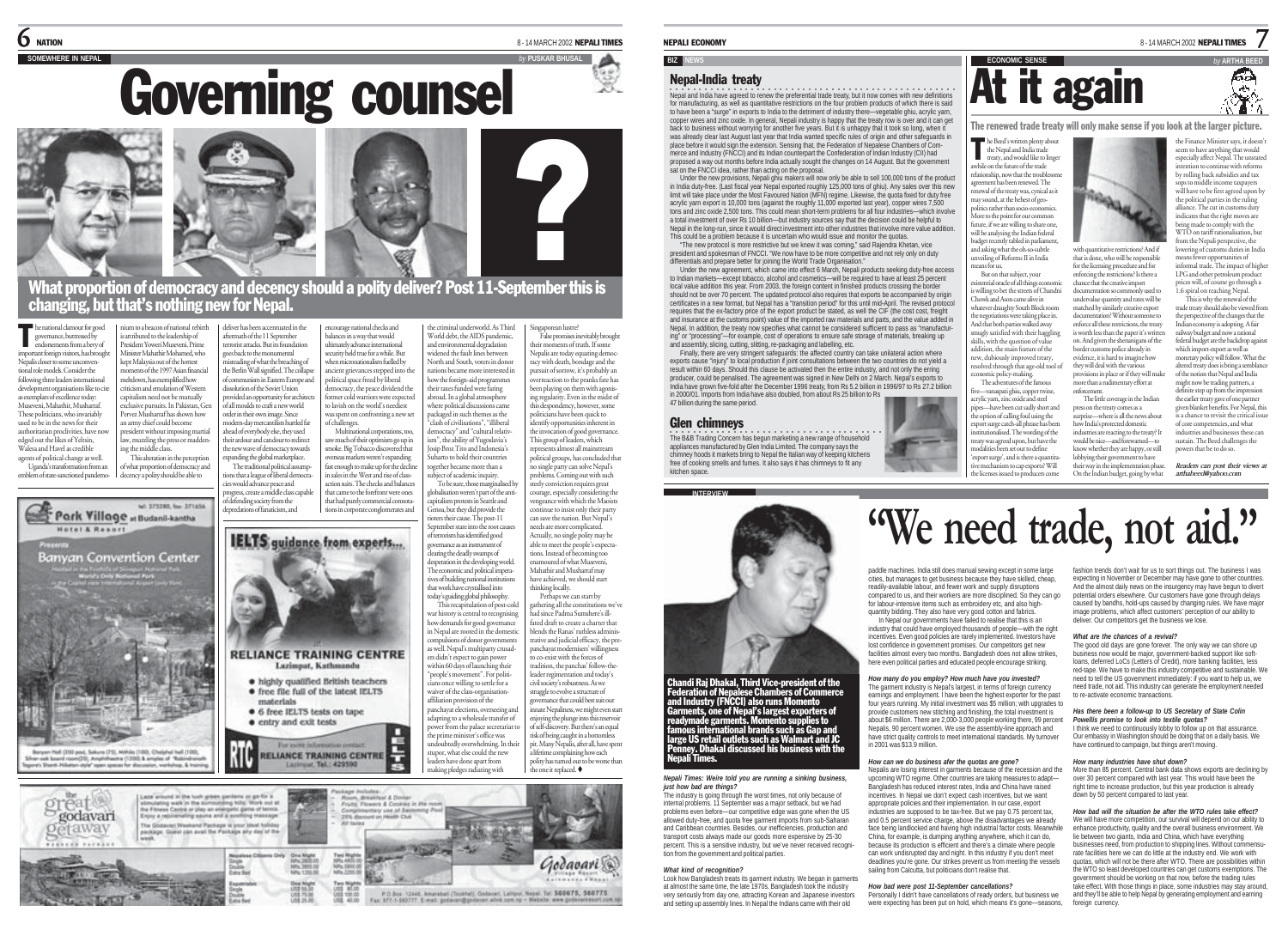**B** ARTS AND ENTERTAINMENT

few years from now it will be hard to remember a time when Kathmandu and<br>
time when Kathmandu and Nepal weren't magnets for jazz aficionados. Starting next Tuesday, Maha Shivaratri, entertainment and culture take on a whole new meaning in Nepal, at the first Kathmandu Jazz Festival. Already there are people buying tickets for every show,

reat Don Bu

## Who's playing

From 12 to 23 March, Jazzmandu will feature bands and

The Brisbane-based **Afro Dizzi Act**, almost every member of which has formal, university-level music training, meld in their performances their wide range of musical interests—funk, orchestra set-pieces, the gamut of jazz styles, electronic/ dance music, hip hop, soul and traditions of music from around the globe. With their expertise in jazz piano, saxophone, bass, percussion and new music-making machines, Afro Dizzi Act is among the most interesting outfits in Australia today, and every one its five members is in demand for performances with other artists as well. **Soloists from 12 to 23 March, Jazzmandu will feature bands and the distribution and India, along with Nepal's own jazz quartet and co-organisers, Cadenza.<br>
The higher solon and the UK, Australia, Dubai and India, along wi** 

Another musician peers and listeners alike are "glad to have in any group" is **Kevin Hunt**, one of Australia's top jazz pianists. Acknowledged as a splendid and skilful live performer with a nuanced grasp of technique and order, and an unabashed sense of fun, Hunt has been known to play around with the sounds of the synthesiser and belt out innovative and imaginative solos.

 If you've ever imagined making the rounds of the jazz bars of London or the international festival, Bernie's London Jazz Groove is the outfit to watch out for. Every name in it has a long history—**Mike Cotton**, a trumpeter forty years into the game who's played with The Kinks as well as jazz legends Aker Bilk, Bud Freeman and Harry Allen, among many others; **Mike Hogh**, a trombone veteran who founded the London Jazz Big Band and has played mainstream jazz with the likes of Max Kaminski, Bill Coleman, and the Charlie Watts Orchestra; **Bernie Holden**, clarinettist and saxophonist who is a regular fixture on the London and New York jazz scenes and the international festival circuit; **Max Brittain**, a guitarist who's played at every major UK concert venue and toured extensively throughout Europe, Scandinavia, the Middle East, Australia, and New Zealand, and worked with such diverse musical talents as Georgie Fame, Marian Montgomery, Terry Lightfoot Ronnie Scott, and Charlie Byrd; and **Peter Goodwin**, a bass guitarist and veteran of London jazz since the 1970s who has a long-time association with, among others, the Soweto township jazz band.

The biggest draw of the festival for those who know their jazz history will be Australian **Don Burrows**. A multi-instrumentalist who plays flute, clarinet and all saxophones from alto to baritone, Burrows is a household name in Australia and has performed and recorded cuts with everyone from Oscar Peterson, Dizzy Gillespie, Nat King Cole, Mel Torme and Stephane Grappelli to Tony Bennett, Frank Sinatra, Kate Ceberano and the Sydney Symphony Orchestra. Burrows ran into Cadenza at the Palmer Street Jazz Festival in 2000, and was so impressed with them that he agreed to come and play here for nothing more than a nominal fee and airfare.

Closer home, a combination that promises progressive and virtuoso jazz includes South African jazz pianist and composer for theater **Donovan Rossouw**, who is influenced by jazz, blues, southern African music and "Cape-style" goema, Bostonian saxophonist **Carl Clements** whose heroes include Charlie Parker and John Coltrane, and renowned Goan drummer **Giles Perry**, who graduated from the Berkeley School of Music, and after a stint in the Hindi film music industry, moved on to play professionally in the United States.

Mumbai-based **Groove Suppa** has its own collection of talented pros. Shyam Raaj, who plays tenor and soprano sax and flute, has played with Louis Banks, among others, and toured Europe

**Membership Open!** 

and the US. Drummer Lindsay Demello is a regular session player and is behind Bombay Black, which recently opened for Aerosmith at an LA concert. Dwight Pattison has played bass with drummer Ranjit Barot and bands such as Indigo and Crosswinds. Benay Rai, originally from Darjeeling, is a session guitarist influenced by the blues and Hindustani classical music. Nationalists will be pleased to note that Kathmandu's musicians are also well represented. The now-legendary tabla player **Homnath Upadayaya** will play with Cadenza and other Nepali classical musicians, demonstrating his versatility, and his commitment to convincing a wider audience that classical needn't be stuffy. A group of **Gandharbas** will play the arbai and sarangi to add a stunning new sound to jazz paradigms mainly to reinforce their belief that music needs both traditions and the space to ne innovative. The **Elite's Co-Ed School Marching Band** adds a light-hearted and youthful touch, bagpipes and all.



The Shangri-La Jazz Bar will host the All-Stars Supper Club

## **Where to hear what**

Gokarna Forest Golf Resort, 12 March, Rs 880. From 12 noon to midnight all the bands except Don Burrows and Kevin Hunt take turns playing at a Woodstock-style show. A free shuttle bus runs every half hour between Gokarna and Thamel.

Jazz by the Lake, Shangri-La Village, Pokhara, 1 March, Re 990. Dinner and jazz under the stars at the Shangri-La Village.

Jazz by the Lake, Lakeside, Pokhara, 16 March, ticket prices not confirmed.\* Jams in small bars around Lakeside.

Jazz Fusion, Patan Museum Square, 20 March, Rs 990. Jazz fused with Nepali wind, strings and skins, a follow-up to Cadenza's sold-out show in October 2001.

Jazzmandu Shangri-La All-Stars Supper Club, 22 March, Rs 1,980. Don Burrows and the all-stars of the festival backed by Cadenza, with a five-course meal at the Shangri-La Shambala Garden.

\* *The Shangri-La Village, Pokhara has a package offer for both nights. For details, ring 412999.*

## **"Music is the message."**

Though the band itself needs no introduction, here they are, the men who gave Nepal its first taste of high-altitude jazz: *Navin Chhettri, vocalist and drummer.*

Now 29, Navin started early, singing at four and starting quitar at six. In college in Darjeeling, under the influence of heavy metal, he started the band that played acid rock, classic rock and reggae—and eventually metamorphosed into Cadenza. After arriving in Kathmandu, Navin turned to the drums, and Cadenza began to explore the more complex chord structures associated with jazz. In 2000, Navin and his



brother Pravin were invited to Australia's Palmer Street Jazz Festival, which spurred Navin's determination to bring jazz to Kathmandu to encourage cultural exchange, musical inventiveness and to give other musicians the chance to share the sheer excitement of playing at a jazz festival. "I love playing jazz and fusion, the immediate exuberance of creating and improvising. I chose this path, this is what I want to do the rest of my life, make music. *Pravin Chhettri, guitar.*

Pravin, also influenced by heavy metal when younger, got into jazz after moving to Kathmandu in the mid-1990s. Pravin learnt to experiment with the genre and now switches from rhythm to lead to bass with equal dexterity. The 24-year-old also worked at a recording studio learning to record and

## mix. *Laxmi Raj (Chi) Thapa, bass guitar.*

At 32, Chi is the oldest band member. Chi grew up on the classic rock staple, and formed his first band at 14. Then came a seven-year stint living and making music, blues and soul, in Pokhara. In 2000, seven years after he got hooked on jazz, Chi joined Cadenza. *Jigme Sherpa, guitar.*

The baby of the band, 23-year-old Jigme started playing guitar in his early teens, focusing on, again, heavy metal. He too met the brothers in 2000 while doing studio work in Darjeeling. "It's<br>been an amazing road. I had to travel back to listen to and play earlier rock before progressing to jazz," he laughs. In the last year he has moved from playing rhythm guitar in the background to producing some pretty sweet sounds on lead. "I feel privileged to have the opportunity to play with international musicians. I think it's a plus for tourism in Nepal. Music is the message.



obsessive about its music. Says Chi Thapa, bass guitarist of Cadenza, the band that inspired

anxious not to miss out on what many see as "a once-in-a-lifetime opportunity" to hear top class musicians play all kinds of jazz at a variety of venues in Kathmandu and Pokhara. That the festival is spread over ten days gives the musicians—and their sounds—a chance to seep into public consciousness and, hopefully, than making music."

widen the musical horizons of a nation that already verges on the

**Schole Sale Sources, Statistic Street** 

all this, "It's been a long journey for me, this introduction to jazz. This festival will give the younger generation a quicker avenue to this genre of music." In addition to the international acts, there will be performances by wellestablished Nepali classical and folk musicians, as well as younger artists, and a few sessions of jamming that shall happen as and where the fancy takes the performers. "My hope is," says Cadenza's Pravin Chhetri, "that the festival will expose fresh talent in Nepal. In

these troubled times I can't think of a better way to promote harmony

an maxing music.<br>He could've added confidence to that—confidence in the country as a tourist destination as

well as a place to promote business. It is difficult to overstate the potential of the coming two weeks to alter is  $\cdots$ <br>ational perception of Nepal. As the events of the last 18 months have shown, suddenly it isn't enough to have only mountains, or architecture, or Buddhism, every tourist destination needs more and better things on offer. What Nepal offers needs to be upgraded every so often, and no one will deny that right now the tourism industry badly needs an overhaul. such efforts.

Should the festival go welland preliminary enthusiasm and reactions suggest it will—then

**are**

There's no telling how many people will come here specifically for it, or stay on longer to attend, or simply come to explore the modern, cosmopolitan environment that nurtures Businesses seem to recognise the long-term possibilities and goodwill an initiative like this generates, and the display of support that has inundated festival promoters, Chhedup Susan Sellars, assistant coordinator of the Palmer Street Jazz Festival, is astonishing given the insurance.

Faith doesn't move mountains. Jazz does.

general decline in industry confidence and spending,. Sponsors have put up offers of ai tickets (Singapore Airlines are flying in seven musicians from Australia), hotel rooms (Shangri-La Hotel are putting up 18 musicians in Kathmandu and Pokhara), media support (including this newspaper), and everything else musicians might require, from alcohol and tobacco to sightseeing, T-shirts and even





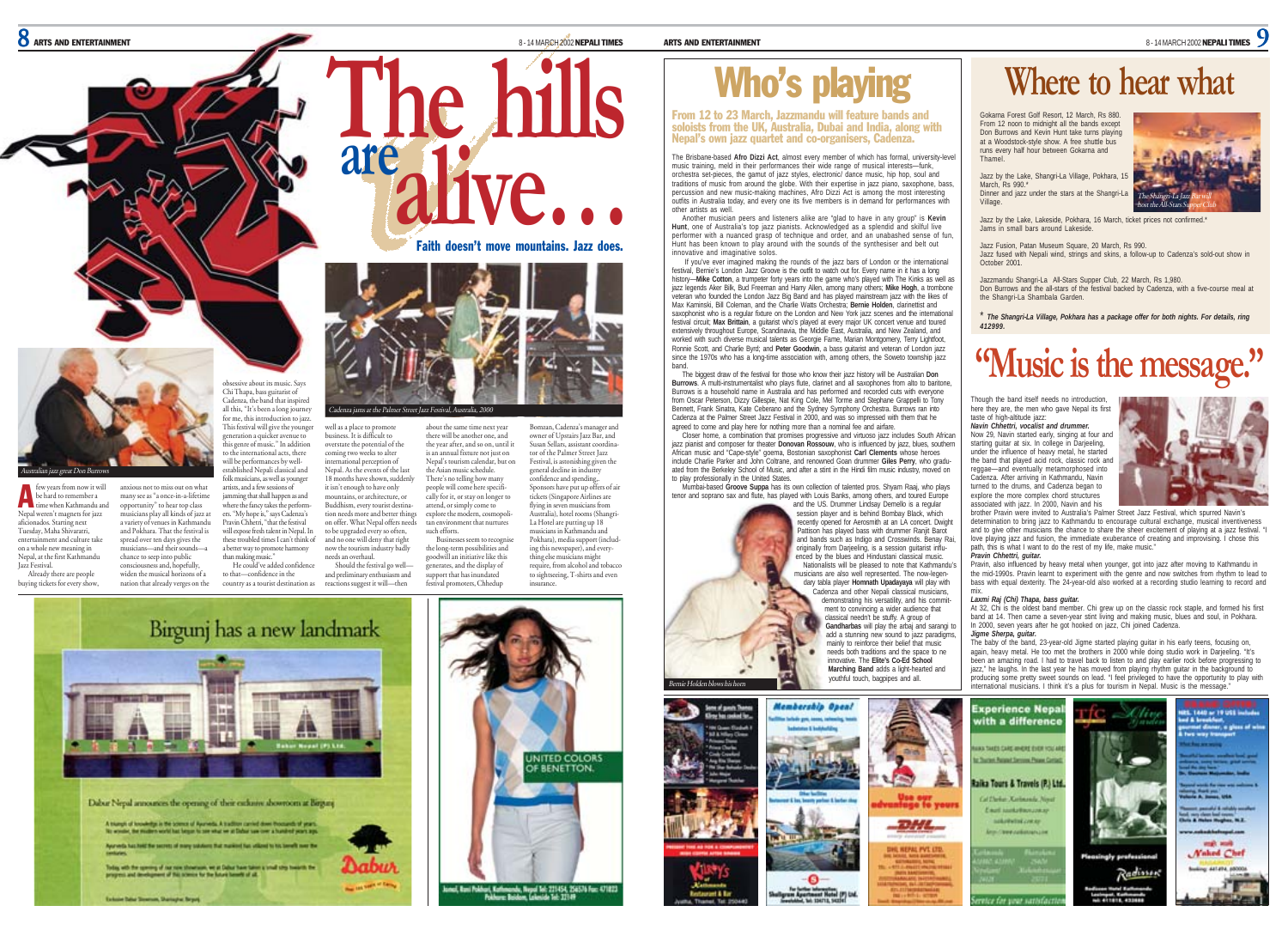# **What's in your food?** Porn police

## STEPHEN LEAHY<br>BROOKLINE – Canada's health

department has launched a programme to monitor the health programme to monitor the .<br>impacts of foods containing genetically modified (GM) ingredients, but experts and critics say sorting out the impacts, if any, will be extremely difficult unless the products are labelled. An estimated 70 percent of foods on Canada's store shelves contain GM ingredients. Yet, despite widespread publi support, the federal government labels could violate WTO and North American Free Trade Agreement rules and "would almost

opposes labelling GM foods. "We have no way to monitor or track whether GM foods are causing a problem or not without labelling," says Ellen Desjardins of the Ontario Public Health Association (OPHA). The association includes public health epidemiologists, nutrition professionals, and inspectors from Canada's most populous province. The OPHA is not opposed to biotechnology, Desjardins says, but it is a "powerful technology that should be tightly controlled, and

labelling would serve the public health of Ontario citizens." An independent panel of scientists at the Royal Society of Canada examining the regulation of food biotechnology also advocated mandatory labelling. But a mandatory labelling law

40 - hours per week work schedule.

**Position Title :** Computer Systems Administrator

"could place agricultural trade at risk," Michael Presley, director general of the Canadian agricultur ministry's food bureau, told a health ministry hearing on GM Canada for six years. Canadian industry groups also oppose labelling. It makes no sense because there are no prove health or safety issues with GM foods, according to BIOTECanada, a 108-member industry and research institution association. A 'May contain GM

certainly be strongly rejected by the United States," Presley said. Washington opposes labelling and has threatened to challenge an EU osal for mandatory labelling at the WTO. The EU has been working on an identification scheme requiring food manufacturers to label their products and keep records to monitor their movement from the farm to the supermarket. US exporters say the labelling could co expositions, the measure Canada is a major food

food labels this month. Mandatory

exporter, accounting for four percent of the world's food trade, valued at \$15.6 billion per year. The US is Canada's biggest astomer, buying 60 percent of its food exports. Other major purchasers include Japan, China, and Mexico. Among those products, foods with canola

(rapeseed oil), maize, or soy are likely to contain GM ingredients because there is little segregation of GM from conventional crops. GM crops have been grown in States," she adds.

ingredients' label would not mean into our food supply and into the environment. If they truly want to

health, argue trade groups. anything, says Janet Lambert, the group's president. As well, "there ○○○○○○○○○○○○○○○○○○○○○○○○○○○

labelling scheme because of the volume of trade with the United Public interest groups say Canada is making a mistake. "Eat first, ask questions later is a dangerous public health policy, Pat Venditti of Greenpeace Canada said in a statement. "If the government doesn't know the risks, it shouldn't be allowing GM crops

Labelling GM food in Canada isn't good for the country's economic

are major considerations for any

Canada's health officials have gone to great lengths to persuade Canadians of the safety of GM foods but now the same departme

protect public health, they should label products so Canadians can avoid them in the first place." The government's monitoring project is designed to find longterm harm from GM foods, which confirms critics' worst fears, says Venditti. "We can't put GM back in the box once it's eaten or

released into the environment, but we won't know the harm until it's too late."

is studying their health effects,

observed Nadege Adam of the non-governmental Council of Canadians. "This is tacit admission there's cause to be concerned about what we're eating." The health ministry, formally known as Health Canada, must explain exactly how it can study health effects of GM foods when, without labels, it is impossible to link the impact to the food



**Knowledge :** Knowledge of Microsoft Office Suite, Outlook 98, Windows NT, and Microsoft Exchange.

An international organization in Kathmandu is seeking an experienced and highly self-motivated individual to fill a Computer Systems Administrator position. This is a full time position with a

Vacancy Announcement

**Remuneration :** Salary and benefits package commensurate with skills and experience.

**Language :** Fluent in both written and spoken English.

Exchange.

good use of the organization.

systems applications and programming.

**Skills & Abilities:** Ability to install and troubleshoot various third-party software as well as hardware. Ability to configure a Cisco router a plus point. Ability to communicate effectively with both expatriate and Nepali personnel and be able in explaining computer problems patiently.

**Application Procedures:** Interested candidates who meet the above qualification criteria may apply with a resume along with a photograph by close-of-business **March 25, 2002** to the **Human Resources Office, GPO Box: 295, Kathmandu, Nepal.**

Are cybercafe owners service providers or Internet police?

MANU JOSEPH **ODICAL - Those wishing to ban Internet pornography are** waging an improbable battle, but it's not for lack of effort. If a special committee set up by the Mumbai High Court gets its way, proprietors of cybercafes will be forced to police their premises in the name of protecting minors from "unsuitable Internet material" and cyberstalkers.

The six-member committee wants the High Court to issue a binding "direction that would make all cafes in the state of Maharashtra (of which Mumbai is capital) responsible for requiring customers to show photo-identity cards. recording their personal details, maintaining logs of all the sites the users have visited, and restricting minors to machines that do not have cubicles.

"This will prevent easy access of pornography to minors and help police trace those who e-mail inappropriate material to minors from cafes," committee member Gautam Patel said. Advocates believe that once this direction is issued, other states are likely to follow.

The recommendation has angered many cafe owners who say the direction would be costly to comply with and detrimental to business. Viewing pornography in the privacy of one's home doesn't come under the purview of the law, but to do so in a cafe, which is legally defined as "public space," is illegal. Illegal but rampant. One cafe owner in uptown Mumbai said "about 50 percent of my customers come to access pornography.

Another, Seshagiri Shanbhag, said, "Even those who want to just check their mails will think twice before entering my cafe. Nobody wants to share his personal details or telephone numbers with some stranger in a cafe. Also, visiting a cafe is an impulsive decision. What if you don't have an identity card on you? I lose a customer? And, maintaining IP logs is a drain on my resources. I have to invest a lot of time, or buy software that will do the job. Keeping track of the sites a user has visited is the same as monitoring his activities, which will put him off. Also I have to invest in tearing off the cubicles to accommodate special seats for minors. The whole thing is very unfair."

The committee obviously believes otherwise. "The committee's job is to focus on protecting minors from Internet pornography," Patel said. "That our recommendations will discourage even adults from accessing such sites in a cafe is purely incidental." The committee had earlier rejected the proposal to block pornographic sites because it was, according to its report, "technically and legally unsound." But there is a move to get Indian Internet service providers to invest in software that will filter out pornographic sites. That probably would spark the same kind of anger from ISP providers that has been voiced by cybercafe owners.

The cafe controversy shouldn't be understated. Since PC penetration in Indian towns is less than 12 percent, cybercafes have done brisk business over the last few years. They are far more popular than they are in the United States. No official count exists of the cafes in Maharashtra, as they are a highly unregulated segment. So the committee has also recommended issuing special licenses to cafes. Since the cafes do not have an association, they have not united yet to officially oppose the recommendations.

But in an unprecedented move, the Court asked that the committee's report be put up on a website. Suggestions and objections have been solicited. The Court will scrutinise them in April before issuing the order





WASHINGTON- As the United States waded deeper into Indochina in the 1960s, the Argentine revolutionary, Che Guevara, called for "one, two, many Vietnams" to bog down the superpower in hopeless conflicts all over the Third World. While Guevara's contributio his futile attempt to launch an insurgency in Bolivia—was quickly put down at the cost of his own life almost 40 years later his dream may be soon becoming a reality due to President George W Bush's "war against terrorism." The Bush inistration is committing US military forces and advisers to global hotspots with which it has virtually no history or experience at a dizzying pace. Even perennially deferential Democrats have begun to ask questions. "I think there is expans without clear direction," noted Senate Majority Leader Tom Daschle in quiet understatement. "If we expect to kill every terrorist in the world, that's going to keep us going beyond Doomsday," exclaimed, somewhat less politely, Senator Robert Byrd last kind of pressure on our Tres Byrd asked, pointing to the \$48 billion increase the administration wants in military spending next year Last Thursday, a week after ten US soldiers died in a helicopter crash in the southern Philippines after ferrying the first of at least 150 Special Operations Forces (SOF) troops to advise Philippine soldiers in subduing a small Muslim insurgency the Pentagon confirmed plans to send 100 to 200 military advisers to the faction-ridden former Soviet state of Georgia and several hundred more to Yemen to help those governments root out "terrorism" on their territory. This news came days after Washington's chief envoy to Afghanistan announced that some of the 4,000 US troops and military advisers in the country to hunt al-Qaeda and Taleban remnants might be sent to areas where tensions between rival warlords have boiled over into fighting. Meanwhile, a US eneral with a contingent of adviser arrived in Kabul to begin a two-year process of building, training, and

peace process there. Washington sed to increase and expedite aid and intelligence to Bogota in anticipation of an intensified civil war there. Meanwhile, it is believed that to persuade the region of the seriousnes and long-term nature of Washinguig, commune or waarin<br>ommitment, Vice Presiden Dick Cheney, on his upcoming to of US allies in the Middle East, the Gulf, and Turkey, will pledge 250,000 US ground troops, as well as its formidable firepower, to oust President Saddam Hussain and prevent civil war or the break-up of rag in the aftermath "I only just learned five months and Pashtuns in Afghanistan," a

The administration also

oned by California-based Occidental Petroleum Company,

ago that there were Uzbeks, Tajiks, Congressional aide who works on foreign policy told IPS. "I hadn't given a moment's thought to Georgia,

## **Land of paradoxes**

at "America, the Great Satan," thanks, partly, to President George Bush including naming Iran in the "Axis of Evil" involved in terrorism and the production of weapons of mass destruction. But beneath the surface Iran is no longer Ayatollah Khomeini's sharia state.

Iran does deserve to be classified as a regional and, perhaps, global promoter of instability-its support for the fundamentalist Islamic terrorism of th Hizbollah in Lebanon is aimed at undermining the diminishing chances for a Israeli-Palestinian reconciliation. But internal developments in Iran are complex, and neither demonising the Islamic Republic, nor drawing a simple dichotomy between "conservatives" and "reformers"—led by President Khattami, is helpful.

Iran is perhaps the most interesting country in the region, with the greatest potential for development leading to—not Western-style democracy—but greater opening and liberalisation. Paradoxically, Iran's potential is embedded in its ideology as an Islamic state. After the first turbulent and murderous years of the Iranian revolution, there have been remarkable developments in the last few years. Elections are confined to an Islamic discourse, and all candidates and parties must secure the imprimatur of the country's highest Islamic authority before they can be listed on a ballot. Yet, there is a fierce contest between various groups and interpreta-tions. Because elections to the Majlis (parliament) and the residency are contested, they are

meaningful. President Khattami was elected with the support of women and younger people, and the "establishment" candidate was not. In other Arab countries—Egypt, Syria, Belarus—there is virtually only one candidate, and he receives 97-98 percent of the vote. Parliamentary debates in Iran are real, unlike the rubber-stamp sham parliaments of countries like Egypt and Syria.

Women can vote and participate actively and publicly in political life. The image of Iranian women suppressed behind black *chadors* is complicated. For<br>example, because male doctors are prevented by strict Islamic law from treating women, the government has encouraged the training of female doctors. Today there are more women doctors in Iran than under the Shah, and the number of women dying at childbirth is among the lowest in the region. The government has also instituted a pro-active birth control program, and legitimised it within an Islamic context, saying "we want educated Islamic families, not just large Islamic

**One, two, many Afghanistans** and now I find we're sending 200 military advisers to some place called the Pankisi Gorge, on the border with

> eaffirmed its request for \$98 million to train, equip, and provide surveillance for new battalions in Colombia to protect an 800 km oil pipeline despite the collapse of a three-year Chechnya!" "We need debate in this country, because there's a real possibility we're really overplaying our hands," Ivo Daalder, an analyst at the Brooking Institution and formerly with the National Security Council under President Bill Clinton, told the Los Angeles Times last week. These quick new commitments appear to violate virtually every tenet of the basic creed Republicans have urged since the US military misadventures in Vietnam, numary museuvernumes in Technic<br>Lebanon and Somalia. Legislation passed by the Republican-dominated Congress in the mid-1990s, and seemingly endorsed by Bush during his election campaign, called for presidents to deploy US forces only when a vital national interest was at stake, the objectives were clear and achievable, and there was an identifiable "exit strategy" so Washington could withdraw its forces at little cost in US blood, treasure, or pride. Even Secretary of tate and former Chairman of th Joint Chiefs of Staff Colin Powell, who, as much as any single militar mo, as maen as any angle minury<br>nan, has been identified with thi argument, seems to have surren-dered. Asked by Congress to define victory in the war, Powell said last month "…reaching a state where

people are no longer afraid of terrorist activities, where they can go about their lives not concerned about the kinds of things that happened on the 11<sup>th</sup> of September or the kinds of car bombings that take place in Jerusalem or the kinds of terrorism meted out by (left-wing guerrillas) in Colombia. It<br>will take us a long time to reach that e us a long time to reach that state."  $\blacklozenge$  (IPS)



affairs, repeatedly visited the office of the Bangkok-based Assumption Business Administration College (Abac) Poll, at Assumption University. The poll that prompted this intimidation was conducted between 5-9 February, where Abac researchers queried 1,302 people about the public image of the Thaksin administration and political issues in the news of late. While the results of this survey were particularly severe on the public image of the country's powerful defence minister and public health minister they also faulted the Thaksin regime for conflicts of interest involving government members. *(IPS)*

40.000%ft.BAR....

Iranian political scientist recently said at a seminar in Germany, younger people in Iranian pointed security conserved the accuracy of the secular society. But they Iran do feel they are Muslims, and Iran will never be a secular society. But they view their Islam as part of their Iranian identity, whereas the older clerics viewed Islam as a universal revolutionary identity. These younger people—the Iranian scholar claimed—are first Iranian nationalists, and would like to dissociate themselves from Middle Eastern politics, particularly the Arab-Israeli conflict. Iran presents a complex, sometimes confusing picture. But anyone who knows

European history can identify a parallel: the Calvinist, Puritan revolution. The Calvinists of Geneva, or Cromwell's Puritans, were—like the mullahs of Teheran—biblio-centric, with a Holy Book as their model for an ideal society—puritanical, frugal, non-permissive, with laws against conspicuo consumption and luxuries, and anti-feminist, anchored in patriarchal family structures. Because the Calvinists did not accept a Church hierarchy, they—like the Iranian Shi'ites who aren't part of the Sunni majoritarian universalism—based their legitimacy on a community of believers, and introduced elections. Once you hold real elections, different ways of interpreting the Holy Book become possible and legitimate. Suddenly, there exists a

 $"$  Iran, as a consequence, has one of the lowest birth rates in the region. The shades of grey have real consequences for policy towards Iran: as an

mechanism for participation, control, dissent (limited though it is) and the introduction of innovative strategies to legitimise change within a traditional context. In Europe, Calvin's Geneva—an autocratic theocracy, more similar to Khomeini's Teheran than to any other regime—eventually developed, through English Puritanism, towards In its Islamic ideology Iran has the potential for greater liberalisation.

modern parliamentary government. In Britain until the l820's only members of the Church of England could vote in parliament or be elected to it. Will Shi'ite Iran follow a road similar to the European Calvinists'? Nothing is

pre-determined, but the parallel is striking. For all of today's involvement of some Iranian leaders in terrorism, the picture is more complex, more interesting—and perhaps more promising than President Bush's speech suggests. (Project Syndicate)

*(Shlomo Avineri is professor of political science at the Hebrew University of Jerusalem and a former Director-General of Israel's Ministry of Foreign Affairs.)*

...... Where the tales are as tall as the mountains

Succulent steaks and burgers bountiful, with a vegetarian variety. The friendliest bar around the most convivial fireplace between libet and limbuctoo. Live band on Tuesdays and fridays!



WORLD 8-14 MARCH 2002 NEPALI TIMES  $\begin{bmatrix} 1 \end{bmatrix}$ 

## Old war, new fight

•<br>PRAGUE - An annual summit called on 1 March by the Visegrad Group (the Czech and Slovak Republics, Hungary and Poland) on subsidies for farmers and financing in an enlarged EU was cancelled after an old dispute was revived. Hungarian Prime Minister Viktor Orban demanded cancellation of the Benes decrees, issued in August 1945 by then Czechoslovak President Edvard Benes, which stripped about 2.5 million ethnic Germans, or Sudeten Germans, who were settled along the northern, western and southern borders of what is now the Czech Republic, and about 30,000 Hungarians of Czechoslovak citizenship. They are alleged to have welcomed Hitler's forces in 1938, and Hungary supported Germany, both of which led to their expulsion from what was then Czechoslovakia after the end of the WW II. Thousands were killed in a mass exodus.

Czech Prime Minister Milos Zeman is under fire from Germany and Austria for a recent interview with the Austrian magazine *Profil* in which he described the Sudeten Germans as "Hitler's fifth column" and "traitors" lucky to have escaped death. Orban has told the foreign affairs committee of the European Parliament that the expulsion decrees, which still stand, are "incompatible with European legislation" and that the Czech Republic and Slovakia should repeal them before joining the EU. The two countries boycotted the 1 March meeting in protest, and Hungary was obliged to cancel it. It was a critical meeting as the Visegrad Group states hope to join the EU in 2004. EU Commissioner for Enlargement Guenter Verheugen said the Benes decrees were a "bilateral" matter, but centre-right politicians in Germany and Austria have threatened to block Czech efforts to join the EU and Germany's Federation of Expellees insists the Czech Republic be admitted to the EU only if the decrees are repealed. Several modern-day commentators say the Benes decrees give sanction to ethnic cleansing and a notion of collective guilt. *(IPS)*

How far does democracy go?

•<br>BANGKOK - With words like "shameful" and "acts of oppression," critics are assailing Thai Prime Minister Thaksin Shinawatra for besmirching his country's current status as one of the most democratic in South-east Asia. Last Friday, the prime minister drew fire following revelations that the government had intimidated one of Thailand's respected pollsters after the results of its recent poll

portrayed government figures in poor light. "It is shameful. The prime minister is using executive authority beyond anyone's comprehension," a livid Kraisak Choonhavan, chairman of the Senate Committee on Foreign Affairs, told IPS. Local newspapers were as harsh in condemning the manner in which military officers, members of the special branch of the police and officials from the ministry of university



week. "How long can we stand this equipping a 30,000-strong multi-ethnic national army. **COMMENT** *by* **SHLOMO AVINERI**

ran is marking its Islamic Revolution's 23<sup>rd</sup> anniversary with nostalgic blasts I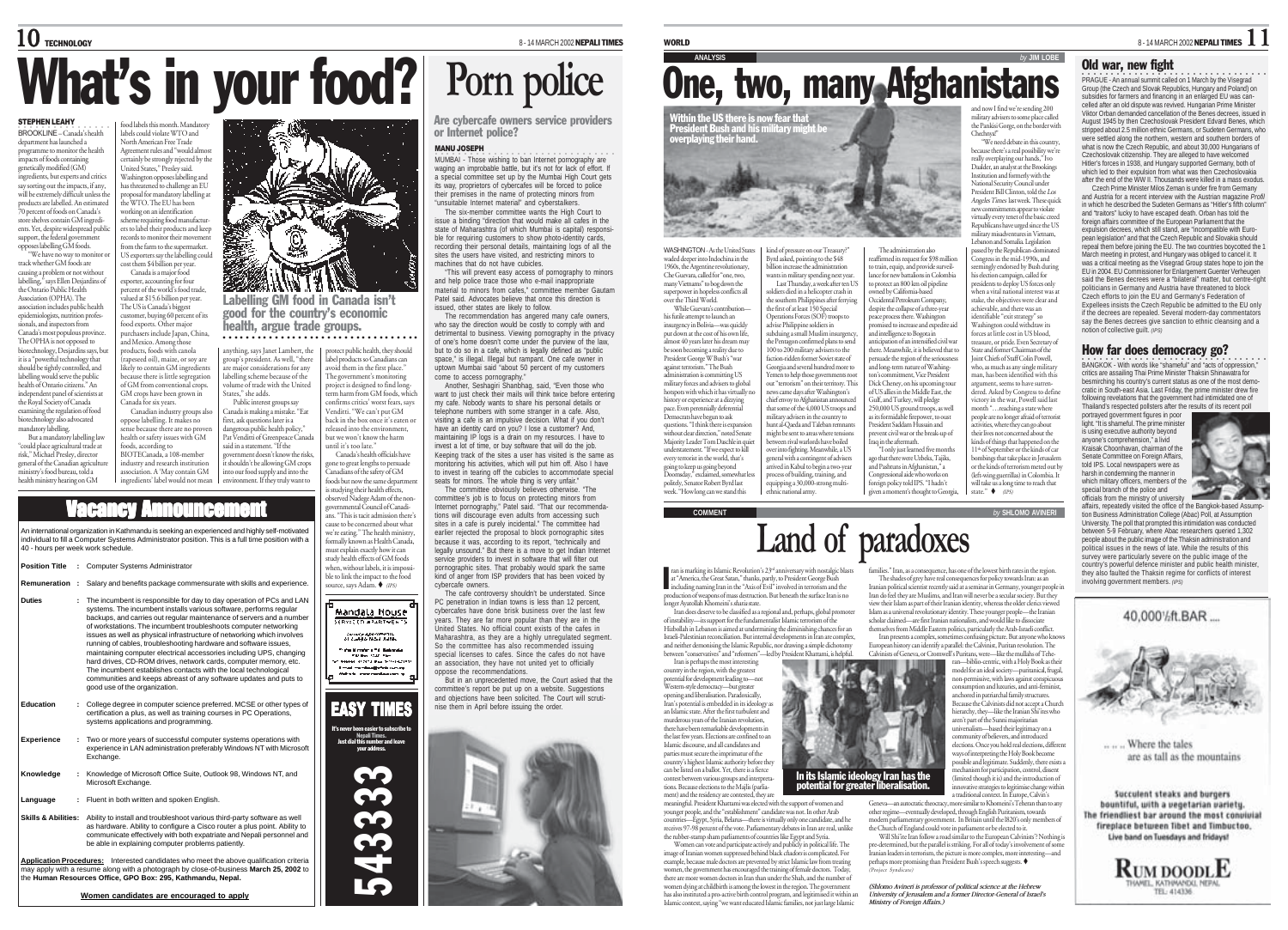Prabhakar Sumshere Rana *Deshantar,* 24 February From a service-based industry like the Soaltee Hotel to a production-based one like Surya Tobacco, Prabhakar Sumshere JB Rana is an industrialist who, once involved in a venture, is completely dedicated to it and ensures that it will be a success. Rana, who is also involved in an industry linked to the royal family, is being talked about as a possible diplomatic appointee. *Deshantar* spoke to him about Nepal's politics and

*What do you think of Nepalís current financial*

Without political stability development is impossible. *What is the main hurdle?*

*So there have been mistakes at the political level.*

people look for appropriate leaders and also serve their country.

say this is not right, or we do not want this.

*Is this a result of the restoration of democracy?*

that if the government cannot work, why should they support it?

government can run.

*What is the solution?*

that too many cooks spoilt the broth. *How should Nepal go forward?*

outside politics must understand this.

markets that we just haven't been able to exploit. *Are only political leaders to blame?*

possible for them to give up arms and come to the table for talks.

and the financial sector are in trouble. Nepal's financial state is in tatters.

governance, political fighting. There has been too much of all this in the 12 years since the restoration of democracy, and this has directly affected the economy. There is a problem in the tourism sector, industries are full of problems, and many have already closed down. Even service-oriented industries such as banking

"Nepal is an unsuccessful nation."

On another point, Nepal's budget is based on aid and help. At the recent Development Forum, donor nations were not satisfied with Nepal's performance. Even if the government is spreading the rumour that donors have pledged cash as evidence of their commitment to Nepal, how is this possible? So much money is being channeled to shore up the state of emergency, which has hurt development activities. The bottom could fall out of Nepal's economy. We hear overdrafts have been needed to pay civil servants' salaries.

The people have repeatedly given the Nepali Congress, considered the oldest party, a majority vote. We say the constitution has made the people sovereign. But parliamentarians have ignored the sentiments and wishes of the sovereign people, and devoted themselves instead to infighting. When can the people really exercise their power in an underdeveloped country? The Nepali Congress has dishonoured the people.

Our political leaders lack vision and direction. We could learn about civil service, education or business from, say, Sri Lanka. If the political leadership there missteps, the people, who are educated, vote them out. The current president and the government are from different parties. Despite dealing with a civil war for years, their economy remains strong. In the last two months, Sri Lanka's tourism sector has done very well. The British ruled in India, Pakistan and Sri Lanka, and though it left behind administrative rules in all three, and India and Pakistan have more resources, Sri Lanka is better off today because of education. Educated

For example, the income tax declaration scheme everyone was talking about recently. If taxpayers don't pay up, where will the government get money to run the country? Are we to beg forever? Paying taxes is a responsibility, an obligation. But I have my suspicions about the means by which the government tried to raise income tax. I hear the middle class was totally against this scheme. And without the middle class, no

We lack leadership in government, in civil society, and in the commercial and industrial sectors. Leadership requires clarity of vision—this is what I want, this is how I will operate. The government today offers no vision, which limits its administrative efficacy. Civilians have concluded that political leaders cannot work. The common people have no hidden personal agenda, which is why such a large section of society has felt compelled to point out the flaws in the government's attitude. Nepal is an unsuccessful nation.

I don't think it is only that. Surely there were failures even prior to the last 12 years. But rectifying them needs uncommon effort. And right now, people do not have the slightest hope that their leaders can do this. Because of not just education, but the information revolution, even the poorest know what is going on, and that this kind of leadership cannot run the country. The emergency was passed with a two-thirds majority, but look at how irresponsible our leaders are. Even now, they are going to cut a cake here, a tea ceremony there, sometimes the opening of a film. Even the nation's capital, with the army and police walking down every street, could be shut down. How are people to feel safe? Some even supported the bandh, saying

If we don't find one, we will sink. We're already on our way down. To solve it we need a leadership with vision. More than that, we need commitment. Uganda was in a far worse situation 30 years ago. We got democracy at about the same time, but today Uganda is a success story and Nepal is not. We need to realise

We're in a globally competitive market. We need to concentrate on things where we might have an advantage. Like Nepal, Uganda is agriculture-based. Even the soil is similar, they can grow anything. They used this advantage systematically, and are today successful African nation and a global example. We have around us powerful nations such as India and China. That isn't a disadvantage—it means we have large

We have this habit of blaming each other. We cannot just blame the political leaders. Leaders from other sectors have not been able to pressure the political leaders. After all, we live in the same country. People

We have developed two negative aspects. One is this habit of begging—from everyone and anywhere. I think corruption started with this. After one could not beg and get more, corruption was the last resort. I doubt there are any honest political leaders. We hear that not even lower-level workers do their job without asking the boss for money, because they know how much money their bosses makes. *Do you see any administrative system that can bring the Maoists to political mainstream?* What the army is doing is temporarily defeating them and telling them join mainstream. It is not possible to kill every last one of them. They took the wrong step in taking up arms to make their voices heard. But it is still

*Can we say that in underdeveloped Nepal, the current political system is a failure?* Democracy means a people's government, the political parties belong to the people. If the people do not direct them right, or if the parties work outside the people's interests, democracy has failed. After that, the administration or the army might rule, but that is different. For multi-party democracy to work, civil society must play a strong role in controlling the leaders, but they have failed. After 40 years of public life, I can say we are only intellectuals in name. We sit in our rooms, playing cards and debating. We don't stand up and

There are internal and external reasons the economy is in trouble. The 11 September terrorist attacks in the US had a global impact. We have numerous internal reasons as well—instability, bad

economy.

*state?*

would be extended, awarded the contract on payment of Rs 40 million Our sources tell us the money was paid out of their accounts at the Himalayan Bank and the Standard

The establishment of the Nepali Congress has been after Prime

行业用

## **Back at Sundarijal >6** "Life is settling down to a pattern"

Paus—five days hence, we can send our letters and seven days hence, people will come to meet us. But there is a snag. In the old times we got letters, any number of them, on any day, with proper and careful censor. Since we haven't received any, the major impression may

> has been performing internationally and producing shows which communicate human concerns to mainstream audiences. Her anthem Free Burma brought her to sing at the Hague Appeal for Peace and the International Peace Asia Concert in Bangkok. Tony is a human rights campaigner, event organiser, and an original member of the Peace Asia nmittee, which draws different cultures together through music programs and exhibitions to inspire racial harmony. Julia and Tony have been in Nepal for six months—they came as tourists and stayed on to lobby for

ultimately prove wrong.

and hypnotic rituals, traces the stories of nine lives across borders. Addressing issues of womentrafficking, human rights and humanity's urgent need to believe in all things good, this solo actioncabaret aims at stimulating consciences and raising awareness about 'Third World' issues. So what else is new, you ask. Unlike similar shows, TrYbe doesn't just preach about things, it sends out a message—that the power of one is sometimes all it takes to influence the future of humanity. For the past 12 years Julia, once an original Phantom of the Opera

**Voices for peace**



Nepali Times continues with BP Koirala's<br>English diary from inside his prison at<br>Sundarijal in 1977. The diary is written<br>meticulously in neat handwriting with a<br>fountain pen. He writes that his initial<br>period of anxiety i much of a help.

8th January, 1977

It was a cloudy day, with sharp cold wind blowing. I kept myself most indoors. Life here is settling down to a pattern. Now the initial period of anxiety will be replaced by a period of growing monotony. The second stage has started. GM looks after me with ease, but he is not such a company to me that can enliven the monotonous hours of the prison. His interests are very practical, and he brings this practical sense to bear upon the political subject which is the only common subject between us. He is not interested in theories and abstract thoughts. My tastes are opposite to his. Therefore he can't provide company of the kind that I need. essays in the collection are pragmatory and were initially meant as rough drafts for longer composition. *Predicament of Democratic Man* is just readable. I need books which can titillate my interest in studies to begin with. Novels perhaps, history, biography—to serve as appetisers. They can raise me, in the process, from the trough of despondency. I cannot contact home for books. I didn't bring any with me. The camp commander is under the impression that we will get the facilities of interviews and correspondence as before which means we can send letters on the last day of the month, and on the 2<sup>nd</sup> day of the month our people can interview us, i.e. today is 25<sup>th</sup>

We don't have books to take up my interest. By chance, GM brought some books, mostly unreadable. One of the books is a collection of essays by Santayana and another is by Cahn *Predicament of Democratic Man*. They aren't the stuff that can rouse me from present psychological depression. Santayana is woolly, like some

ALOK TUMBAHANGPHEY She's been blacklisted in<br>Burma, he was recently<br>labelled a supporter of the "People's War" for speaking with a rebel. Together their efforts saved a remote hill tribe in the Thailand-Burma border from forceful displacement from what had been their land for centuries. They say they're nothing more than ordinary tourists, but what makes performers Julia and Tony so special is that political borders do not stop them from spreading the message of universal humanity. Politics and ideologies do not matter to them, what does is the suffering of the people and the unity of all people, whether from the consumer-driven North or the poverty-ridden South. They are in Kathmandu now, with their creative outfit Maitreya Productions and Julia's one-woman show TrYbe, a fusion of provocative, original songs, film projections

cado, if it has any sense, will be meaningless if<br>interviews are granted. Political purpose of our detention in strict isolation could be that the king would talk to us. We have not been given newspapers—and no written communication of any kind from home.

## 9th January, 1977 Sundarijal

Hindu Philosopher, and moreover the important In the morning I got up as usual, took tea with GM. Did routine exercise but I felt a little out of focus. For sometime, I get buzzing sensations in my head and also feel as if I am putting on a cap that tightly grips the head. I have sometimes felt for the non-existent cap on my head. I also get pulse throbs at the roots of my ears. Today during exercise, I felt a sensation of nausea too. I don't know what it may be due to—low blood pressure. High colour in my urine is however, disappearing. I have sent for regular medicines for stomach trouble and colitis and also for a doctor.

The day was cloudy. I put on the heater and lay indoors. Couldn't concentrate in reading. Spent most of the day in bed. Nothing interest ing. I wanted to do some washing; but the day being cloudy and the water being ice-cold, and my mood being what it is. I just threw dirty clothes into the corner. I used to be impat

GM thinks that our being kept in incommuni-in Purnea and Bhagalpur. In 1947, Biku used to moment they are throw panicky or extremely thise with them. Sush It is a healthy dread. for Sushila and other Bhim Bahadur and of now understand Chakra suffered

weep openly and cry out long moans of depression while he was with us in the Nakkhu Detention Camp. It was, perhaps, necessary that I should have gone through the present distressing period and felt so weak so that I could put myself in the position of the large number of our comrades who are rotting in various prisons, both in India and Nepal. I am drawn closer to them.

As I lay lazily in my bed, I began to think about Nepal and my people. What is their fate? I have hitched my wagon to their destiny. If it has a future. I too have one. This identification with the fate of the country (bombastic presumptuousness?) sustains me. After all, I came voluntarily to Kathmandu to place myself<br>at the disnosal of a dictator. This was a at the disposal of a dictator. This was a

country according to my light. hottle of *achar* and a pair of shoes and *Mailpos-Suruwal* for him came. Learnt that PL is in

voluntary risk I took in the interest of the du after on the at the airport itself.

| ient with those who, the     | at the disposal of a dictator. This v       |
|------------------------------|---------------------------------------------|
| wn into prison, would be     | voluntary risk I took in the interest       |
| anxious. I can now sympa-    | country according to my light.              |
| ila has a dread for prison.  | From GM's home, a toaster, a                |
| am today full of warmth      | achar and a pair of shoes and M             |
| s who are in Indian iail.    | Suruwal for him came. Learnt tha            |
| hers in Nepal's iails. I can | prison. He had come to Kathmar              |
| osychological trauma that    | seeing us at Patna a day earlier,           |
| g the short period he was    | 29 <sup>th</sup> of December. He was arrest |
| pur. In 1947. Biku used to   | airport itself.                             |
|                              |                                             |

| the psychological trauma that<br>during the short period he was<br>agalpur. In 1947, Biku used to |                        | seeing us at Patna a day earlier, i.e. on the<br>29th of December. He was arrested at the<br>airport itself.                         |
|---------------------------------------------------------------------------------------------------|------------------------|--------------------------------------------------------------------------------------------------------------------------------------|
|                                                                                                   |                        | <b>CDs at the price of tapes!</b><br>On the occasion of the Platinum issue of Wave, we are giving away CDs at<br>dirt cheap prices!! |
| Zorld Freedom                                                                                     |                        | A NEVER BEFORE AND NEVER AFTER OFFER !!                                                                                              |
| e near Pokhara<br>eace and                                                                        | 1CD-Rs.110             | Just select the CDs and ring up!!                                                                                                    |
| al featured                                                                                       | 2 CDs - Rs. 200        | <b>Wave CD - Instant Grip Highlights</b>                                                                                             |
| edicated to                                                                                       | 3 CDs - Rs. 280        |                                                                                                                                      |
| cism and                                                                                          | 4 CDs - Rs. 340        | Nima Rumba - Suna Suna<br>Om Bilgram - Smalhanako Byatha                                                                             |
| e exhibitions of<br>1ps enhancing                                                                 | <b>5 CDs - Rs. 400</b> | Saniego Pradhan - Samihera Ti Dinharu<br>Nalina Chitrakar - Chanchale Bani                                                           |
| and encouraging                                                                                   | <b>GCDs-Rs 460</b>     | Deepak Bajracharya - Sursaan<br>Jems Pradhan - Chribrie                                                                              |



stirring the general public here into action," says Julia. *Call 543333, 523845 in Kathmandu; 32387 in Biratnagar*

*(For more information, see* cast member and a former Young the rights of the poor and under-*32705 in Pokhara; 23848 in Nepalgunj* Australian of the Year semi-finalist, privileged. Last December they *About Town.)* 452.500 **Buy One Get One** Special Lunch **ADALTER Great Value Lunches** Free Menu **ROWNE PLAZ** at Soaltee Crowne Plaza International Buffet for Rs. 700/- nett for Rs. 350/- nett per person at the Garlen Tenux at China Garden  $-402.204 -$ 

Takedad, Kalkesanda, Noyal Tal : 977-3-273999, 272555 Payment: 977-3-272205. E-mail: conceptualbibicat.com.op Thirtelle analyse.com

used the first V Festival in Sammako to promote world p harmony. The festiv mational artists d human rights, anti-ra equality, but it was the local community gro grassmots awarene cultural exchange with foreign visitors that had the greatest impact. This time around they've chosen Kathmandu as the venue for two days of music (including Robin 'n Looza), performance and film screenings in honour of International Women's Day. Alongside th show, organisations such as KEEP, Gift for Aid and Maiti Nepal will put up stalls for exhibition. "We hope we can raise some money for charities, but this is also about

## ○○○○○○○○○○○ ○○○○○ Jana Aastha, 27 February Prime Minister Sher Bahadur Deuba

forced the cabinet to approve the decision to purchase a new aircraft for the army on 21 February, which has created a stir in the ranks. Officials say the cabinet has decided to buy an aircraft called the Sky Truck. The prime minister himself proposed and pressured—the cabinet to

**Aircraft** 

approve the deal involving the Polishmade 18-19 seat aircraft. Just 26 of the craft have been produced so far, and only some former Soviet states have bought them. The European .<br>ion does not approve the

aircraft. The proposal was made soon after Deuba took office, coming

cavia

through Ms Arzoo Deuba and her brother, who runs a finance company. [On Sunday Ms Deuba categorically denied the association, asserting that she had no say in the decision-making process and that she was ready to be ecess and une site was ready to be<br>tanged in public" if there was any truth in the allegations.] The army's airborne unit (the 11<sup>th</sup> Battalion) is said to have earlier ruled that the aircraft is unsuited to conditions in Nepal. After Deuba, who is also defence minister, managed to get the cabinet to approve the decision, he put pressure on the 11<sup>th</sup> Battalion, ut pressure can as .<br>hich then retracted its earlier conclusion and has apparently<br>submitted a recommendation

submitted a recommendation approving the aircraft. The aircraft edly costs \$3.5 million (Rs 273 million), and on adding various options, this goes up to \$4 million, a ice believed to be about a million

(Deshanter also carried a report, ying: "The cabinet approved the purchase of two Sky Truck aircraft last Thursday [21 February]. The aircraft is to be purchased at \$4 million, but aviation experts say it does not cost more than \$3 million. Security sources said the aircraft cannot land on any airstrip suitable even for a Twin Otter, and is too narrow to transport goods. The aircraft in question has not been approved by either the US or the British regulators. Our sources tell us the government decided soon after the emergency that the army could immediately hire any fixed wing aircraft it needed. The army has more pressing needs now:

Chartered Bank. The director general of the Department of Roads told us he'd heard the technical evaluation for the contract was done in a hotel room. Our source tells us the decision to bump Louis Berger up the list was taken at the Sunset View Hotel. ○○○○○○○○○○○○○○○○ Tarun, 4 March The other side

**Deuba and corruption**

Roads

Prime Minister Sher Bahadur ing law and order and good Fearing he'd lose power over his failure to control the Maoists and have emerged.

dollars higher than the craft's real cost.

his other partners in Honey Enter-prises, Dinesh Prasad Shrestha and



direction of the prime minister's residence, when two new scandals

the technical evaluation. US firm Louis Berger was fourth. Louis Berger's local partner Suraj Vaidya who also got the SAARC road maintenance contracts—was able to convince the power centres through

night vision binoculars and other logistics. For three months the soldiers on the ground have not even had a change of boots.")

## **QUOTE OF THE WEEK**

There has always been corruption in this country. It was here during Prithvi Narayan Shah's time, it's here now.

Jitendra Lal Shrestha. The prime minister, uncertain if the emergency

—Senior advocate Ramanandaprasad Chaudhary, Sanghu, 4 March

Since the people involved couldn't make charges against Prime Minister Deuba directly, they dragged in the names of Dr Arzoo and Bhushan, to malign the prime minister's character. The people behind this incident need to know that Bhushan Rana isn't the local agent for the aircraft the army wants to buy, it is Avaya Shrestha.



## **Jana Bhawana, 4 March**

Minister Sher Bahadur Deuba for quite some time. To embarrass him •<br>*Deshantar*, 3 March **Immedia** they sometimes go to parliament without their badges and IDs, or cook Deuba who came to power promisup false stories about corruption and make the world laugh. One news outlet was recently caught in a similar ernance is proving corrupt. design. Our source tells us the prim minister himself was unhappy with

manage the emergency, he seems to be trying to stay in power using money. People had barely forgotten the flurry of construction before SAARC, supposedly under the the working of the Ministry of Physical Planning and Works. When he learnt of the games the employees and other powerful politician playing in the tendering for the Asian Development Bank-funded Fourth Road Improvement Project, he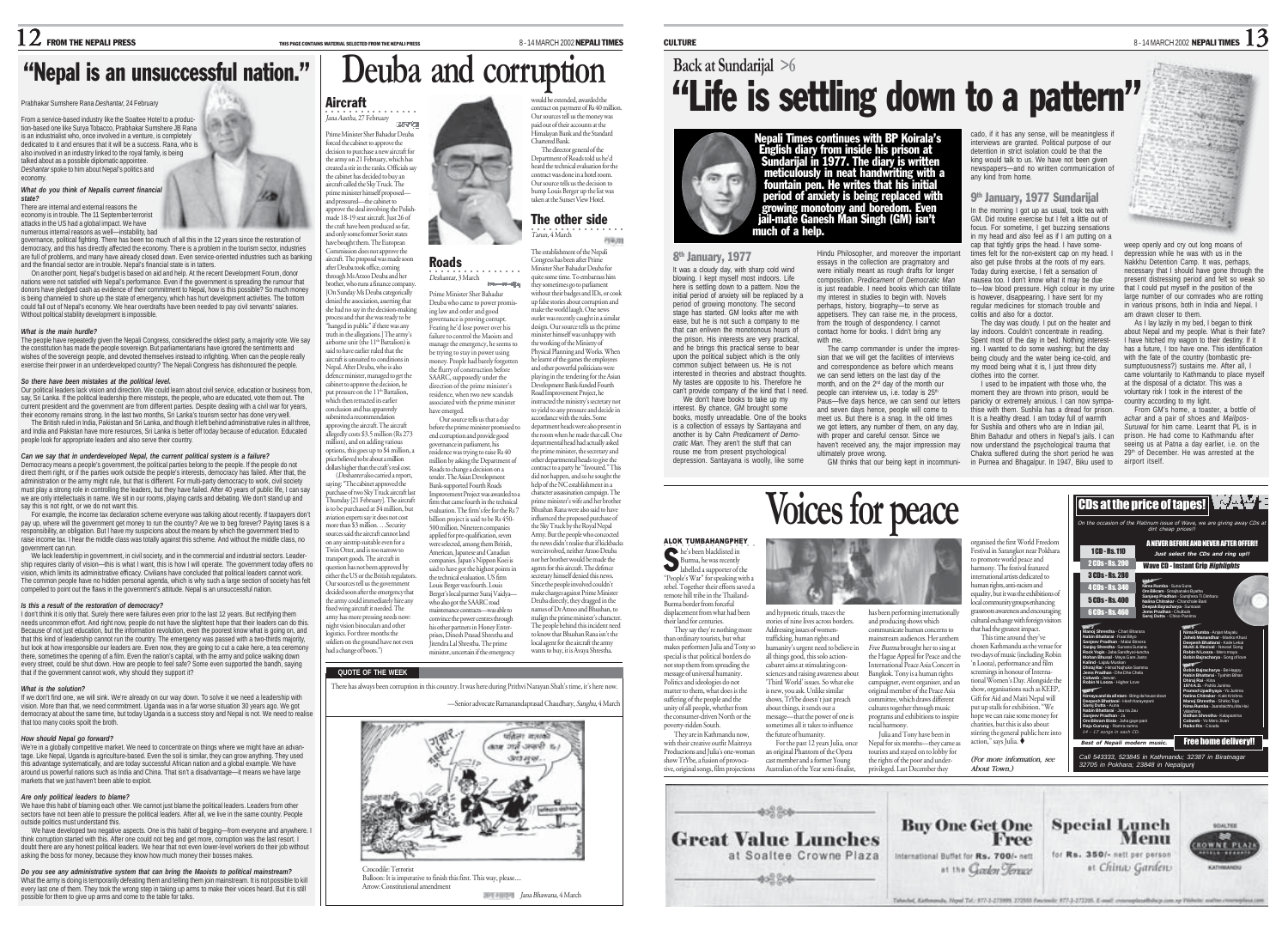## **ABOUT TOWN**

## $\Diamond$  Inside out Selection of images portraying life on the streets of Nepal, its hardships adn pleasure taken by ten Pokhara street youths. Presented by the Child Welfare Scheme Nepal at the Fewa Park Restaurant, Lakeside, Pokhara until end-March. 61-20793

EVENTS **Voices for Peace** A live music & multi-media experience featuring Australian **TELLIE FER FIX** show Julia & TrYbe on both days and Robin 'n Looza on 9 March. Includes screenings of Dinesh Deokota's film A Rough Cut on the Life & Times of Lachuman Magar, and Nomads of the Himalayas. Rs 200 per show, dinner and show Rs 400, available at the Bamboo Club and The Last Resort. 8 and 9 March, - STAGINAR -5PM on at the new Hot Pot Restaurant & Bar, Thamel. 425111

 **Shangri-La Open Golf Tournament** 150 golfers from every walk of life play for prizes including round trip tickets for two to Vienna and Mumbai. 9 March  $\mathbf{r}$ office Mink 2002, Gokarna Forest Golf Resort.

انتباد

 **Nepali classical dance and folk music** at Hotel Vajra. Dances of Hindu and Buddhist gods Tuesdays and Fridays, 7PM onwards, the Great Pagoda Hall. Ticket and tea Rs 400. Nepali folk tunes Wednesdays and Saturdays, 6.30PM onwards, hotel restaurant. Hotel Vaira. 271545

### MUSIC

 **Live music** by Catch 22, Tuesday and Friday nights at the 40,000 ½ ft Bar, Rum Doodle Restaurant, Thamel. 414336

**DRINK**<br>❖ Hit the Roof Live band at the Splash Bar & Grill every Friday. Radisson Hotel. **Tantra Nite** Tantric cocktails and live music, prizes for psychedelic costumes. 11 March, 6 PM

onwards, Rox Bar, Hyatt Regency Kathmandu. 491234 **Classic teas** Thirty teas including all Dilmah Tea's herbals, greens, blacks and Oolongs. Also Ilam, Darjeeling, Makaibari and more. The Coffee Shop, Hotel de l'Annapurna.

FOOD **Celebrating women** with guitar tunes and 50 percent discount for women. Stupa View Restaurant & Terrace, Boudha. 480262

 **Swims, Salads & Siesta** Includes lavish buffet, complimentary shuttle to lakeside, free use of jacuzzi, swimming pool, pool table, table tennis, big screen movies. Saturdays and Sunday, Rs 550 per person, 50 percent off for children at the Shangri-La Village. 61-22122/23700.

 **Charcoalz** Buffet with grilled delicacies from around the world, glass of lager, live music and strawberries with cream. Non-vegetarians Rs 595 and vegetarians Rs 495, tax included. Poolside, Yak & Yeti. 248999

**Singaporean and Malaysian food** Satay, rice, soymilk dishes, curry puffs and more. Between Jawalakhel fire station and St Mary's School. Sing Ma, the Food Court. Foodcourt@wlink.com.np.

520004 **San Miguel Brunch** Lavish Saturday buffet at The Fun Café, Radisson Hotel. 411818 **Oriental lunchtime** Special lunch menu, Rs 350 per head everyday 12 noon-3PM, China Garden,

Hotel Soaltee Crowne Plaza. 273999 **International Women's Day** Women get 30 percent off on all a la carte menus only on 8 March.

Dwarika's Hotel Call 479488 **Thai festival** 11AM onwards at the Summit Hotel 11AM-4.30PM at the Patan Museum Café. Until 10 March. 521810

 **The Big Breakfast** A hearty farmer's breakfast, plain, nutritious food, all-time favourites. Daily until 11AM, the Café, Hyatt Regency Kathmandu. 491234

 **Lunch, tea and dinner** European and American cuisine with fine wines. La'Soon Restaurant and Vinotheque, Pulchowk. 535290

 **Newari Bhoj** Traditional snacks, drinks and meals, outdoors or indoor, in a restaurant designed by Bhaktapur artisans. Lajana Restaurant. Lazimpat. 413874

**Authentic Thai food** Everyday at Yin Yang Restaurant. 425510

 **Tukche Thakali Kitchen** Buckwheat, barley, bean, and dried meat specialties. Also brunch with porridge and pancakes, all raw material from Tukche village. Darbar Marg. **Barbecue lunch** with complementary wine or beer for adults, soft drink for children. Saturdays at

the Godavari Village Resort, Rs 650 per head. 560675

### **GETAWAYS**

**Shivaratri Package Overnight on 12 February at Dwarika's Hotel, right by the celebrations. \$125** per couple, includes dinner and a guided tour of Pashupatinath. 479488

 **Rhododendron Getaway** at the Horseshoe Resort in Mude, three hours from Kathmandu. Two days of rhododendron walks in forests, package tours at \$30 per day, all meals and sauna included. Email resort@horshoe.wlink.com.np

 **Destination Bardia** All-inclusive package to Jungle BASe Camp, Royal Bardia National Park, with four days and three nights, one-way Kathmandu/Bardia flight, \$195 per head. Email junglebasecamp@yahoo.com or ring Going Places Travels, 251400. www.geocities.com/junglebasecamp

 **Muktinath Darshan** Two nights/three days on B&B basis with Pokhara/Jomsom/Pokhara flights and airport, resort transfers. Indian nationals Rs 6,999 per head, expats \$250 per head. Jomsom Mountain

Resort, salesjom@mail.com.np or jmr@soi.wlink.com.np. 496110 **Taste the difference** Cosy Nepali-style house on an organic farm in Gamcha, south of Thimi. Up to

Rs 1,200 per person per night including meals. aaa@wlink.com.np.

*For inclusion in the listing send information to editors@nepalitimes.com*





Spring really is here. The satellite image shows a moderately strong high-pressure system over the Himalaya and the north Ganga plain, but it will disappear early next week, giving way to the westerly fronts over Iran and Afghanistan. This will mean a few instances of light rain including on Shivaratri day, in keeping with tradition. The afternoons will be warm, breezy and sunny, and finally the night time temperatures will move into the double digits.

Fri Sat Sun Mon Tue 26-08 25-09 25-10 25-11 24-11 रेडियो सगरमाथा --

## **YAK YETI YAK** *by* **MIKU IND NOW** THE WORTH

### **BOOKWORM**

**An Unexpected Light: Travels in Afghanistan** Jason Elliot Picador, London, 1999 Rs 600 Winner of the Thomas Cook/ Daily Telegraph travel Book Award, this already classic book is a tour de force of travel and memory: vividly evocative, courageous, empathetic and self-aware. Elliot, who has been compared to TE Lawrence, travelled in some of the world's most extreme circumstances and writes about it by decorously arranging history, politics, his own experiences and intelligent analysis.

**Reflections on Exile and other literary and cultural essays** Edward W Said Penguin Books India, New Delhi, 2001 Rs 792

Written over three decades, these essays give rare insight into the formation of a critic and development<br>of an intellectual vocation. They cover a wide range of topics—from the heroics of Tarzan and the<br>machismo of Ernest reconsiders writers and artists such as Giambattista Vico, Raymond Williams, Antonio Gramsci and Herman Melville.

**Why Men Don't Listen & Women Can't Read Maps** Allan and Barbara Pease anjul Publishing House, Bhopal, 2001

 $R_2$  312 The controversial book that suggests that though of the same species, men and women live in different worlds, in part because their brains perceive things in different ways and their chemical make-up is radically different. The authors say they focus on different things, talk and listen differently and have very varied abilities with understanding space—all of which has an impact on love, sexuality and PEASE relationships.

### **Friends Colony: A Modern Fable from the Himalayan Kingdom** Mani Dixit Rupa & Co, New Delhi, 2002

Rs 130 A tale of animals living with humans who, with their petty foibles and political culture, are on a path to destruction. The animals in their turn show that taking turns to be master of the jungle can be beneficial to all. The seven-year cycle in which the elephant, hare, monkey, boar, stag, rhino and tiger are Lords of the Jungle one after the earth leads to an eco-friendly world.

*Courtesy Mandala Book Point, Kantipath, 227711, mandala@ccsl.com.np*

## CLASSIFIED

**Semi-furnished spacious house** in quiet residential area near UN complex suitable for foreign family. Contact 521024.

**Reflexology!** The therapist applies alternating pressure to the feet. It reduces stress, promotes relaxation and good health. Email buddhasfeet@yahoo.com or ring 410735

**Stupa View and Restaurant & Terrace** at Baudhanath Stupa. Well-appointed restaurant and terraces with views of stupa and Himalayas. International vegetarian specialties, pizza from

clay oven, ice cream, soft guitar tunes on Fridays, Saturdays, Sundays from 5PM on. Special events on full moon. Open daily 11AM-8.30PM. 480262.

**K-Too! Beer and Steakhouse** not the "longest", "highest", "first" or any other superlative. Just a



| Mon-Fri | 0615-0645 | <b>BBC World Today</b>       |
|---------|-----------|------------------------------|
| Sat     | 0615-0645 | <b>BBC Science in Action</b> |
| Sun     | 0615-0645 | <b>BBC</b> Agenda            |
| Daily   | 2045-2115 | BBC नेपाली सेवा              |
| Daily   | 2245-2300 | BBC नेपाली सेवा              |
|         |           |                              |

## **Radio Sagarmatha**

**P.O. Box 6958, Bakhundole, Lalitpur, Nepal Tel: ++977-1-545680, 545681 Fax: ++ 977-1- 530227 E-mail: radio@radiosagarmatha.org www.radiosagarmatha.org**



## Be careful what crosses your mind at Santaneswor Mahadev. ○○○○ ○○○○○○○○○○○○○○○○○○○○○○○○○○○○○○

the energy that rules the world. Given that there are 108 important Shiva shrines (and probably half-amillion secondary ones), it's no surprise that people often miss out on one of the most interesting of them, right here in the Valley. It might be the bumpy halfhour ride, followed by the steep 15 minute climb that deters peopl from visiting the Santaneswor Mahadev, which is second in importance only to Pashupatinath, the official protector of the nation. But those who make the effort to get to the tiny red-drenched temple in whose blessings were sometimes rumoured to take rather carnal forms. People came regardless, and they continue to do so, even though he isn't around anymore to act as the go-between between them and the good lord. "I have seen hundreds of couples coming and asking for a child in my lifetime. They always come back with their six month child for the paasni, the ricefeeding ceremony, because it is important that they thank Santaneswor," says 67-year-old Shiva Shrestha, the bhajan master of the temple, who, after he recorded

ALOK TUMBAHANGPHEY  $\blacksquare$  t is hard to keep up with a halfman, half-woman protector, destroyer, and a manifestation of

I

Jharuwarasi, near Thaiba Lalitpur come away feeling peaceful and truly blessed. Of course, you have to watch the thoughts that cross your mind when you're there, because Santaneswor is the deity that watches over people who cannot have children. So if you aren't ready yet for a small, squalling, prune-faced human in your life, go strictly as a tourist. On a clear day, this is Nepal his devotional songs, now spends his entire day in the temple. The stories explaining how the temple came into being are as numerous as the names of Shiva himself. Hindu holy texts such as the Swasthani talk of how Shiva was carrying the body of his dear, dead wife Sati around the world, when parts of her started to fall on



at its best. Why go trekking, when from this vantage point you can one moment look up to views of mountains from the Annapurna to the Jugal, and the next, direct your gaze down to the little villages and terraces dotting this idyllic part of the Valley. And perhaps this is another reason couples anxious find that coming here gives them some measure of solace.

ALOK TUMBAHANGPHEY

For as long back as the oldest Valley residents can remember, this <sup>p</sup>ilgrimage has been made by people from near and far, usually twice. Until a few years ago, a major draw was the Santaneswor Baba,

vistas it offers.

west, and Nawadurga in Thecho. But this homage to the God of Unborn Children is more charming than most, for the stories and the

Sure, it is hard to get to, but the pure and pious locals are doing



all they can to make the pilgrimage

different places. Just as Guhyeswori in Kathmandu and Kamakhya in Assam, India, are said to be formed from rather more intimate parts of Sati, Santaneswor Mahadev is the temple that arose when her upper lip fell to the ground here. and have your name engraved on it in the deal.

Others talk of how Kamadhenu, the cow that fulfils all wishes, made Jharuwarasi and Godavari her regular haunts to dispense free milk—after all, the supreme lord can only bathe in pure milk. The eternal milk source is represented here by a small stream of water below the boulder in the sanctum sanctorum. Locals swear the cow is responsible for this little rivulet that never dries up.

Santaneswor sits atop a hillock flanked by two similar, smaller hills and the entire area is the stuff of legends, temples and pilgrim-age. The name of the place, Jharuwarasi, for instance, comes from the story of the Jhara people who once lived here. No one knows where they went, or if the present-day locals are their descendants. Some disagree with this version, saying that the mighty Pandava Bhimsen, followed by his army, was chasing the evil Kitchak. Given Bhimsen's enormous appetite and incredible strength, his 'army' was more an army of porters carrying food, some of which they lost along the way. The grain they spilt here gave rise to the three hillocks. There are many stories about the numerous temples near by, from the Naudhara, the shrine of the goddess Pulchowki in Godavari, to Bajrabarahi in Chapagaun to the

**WERCANTILE** 



Ganesh Man Singh being shot in Basantpur on Monday, 25 February.

**ALCOHOL: Times** 



ALOK TUMBAHANGPHEY



Mercantile Communications Pvt. Ltd. GPO Box 876, Durbar Marg, Kathmandu, Nepal, Ph: 240920, Fax: +977-1-225407 Email: sales@mos.com.np. URLhitp://www.mos.com.np ۰,



CITY  $8-14 \text{ MARCH } 2002$  NEPALI TIMES  $15$ 

inny music and selling religious kitsch. A good deal of the money was spent on building the grave<br>mad that leads to the hase of the was spent on bunding to<br>mad that leads to the ba temple, some to establish a trust and the rest to build a community hall in the temple complex. And Krishna Bahadur KC, a teacher at Kitini Higher Secondary School and long-time patron and philanthropist loyal to the temple, hopes this will serve as an example to other religious monuments. "We can account for every rupee donated to the temple. We hope this will be an example to the entire nation," he says. There's more to be done. The community is trying to raise money to build steps leading to the temple, as the steep trail can be dangerous when it rains. If this wonderfully benign manifestation of Shiva appeals to you, you can donate Rs 650 to build one step

easier. They recently organised a yagya, a sacred fire ceremony, and raised Rs 1.6 million for temple development, which sounds a little scary, but there is nothing to fear—no luridly painted subshrines or souvenir stalls playing



bikes bought/sold/hired. New and reconditioned mountain bikes for sale. Himalayan Mountain Bikes—Tours and Expeditions. 437437. **Donate old refrigerators and air-condi-**

**tioners** to start-up entrepreneurs who want to use them to teach repair and maintenance skills to students. Page 9682-415

*For insertions ring NT Marketing at 543333-36.*

| -Fri | 0615-0645 | <b>BBC World Today</b>    |
|------|-----------|---------------------------|
|      | 0615-0645 | <b>BBC Science in Act</b> |
|      | 0615-0645 | <b>BBC</b> Agenda         |
|      | 2045-2115 | BBC नेपाली सेवा           |
|      | 2245-2300 | BBC नेपाली सेवा           |